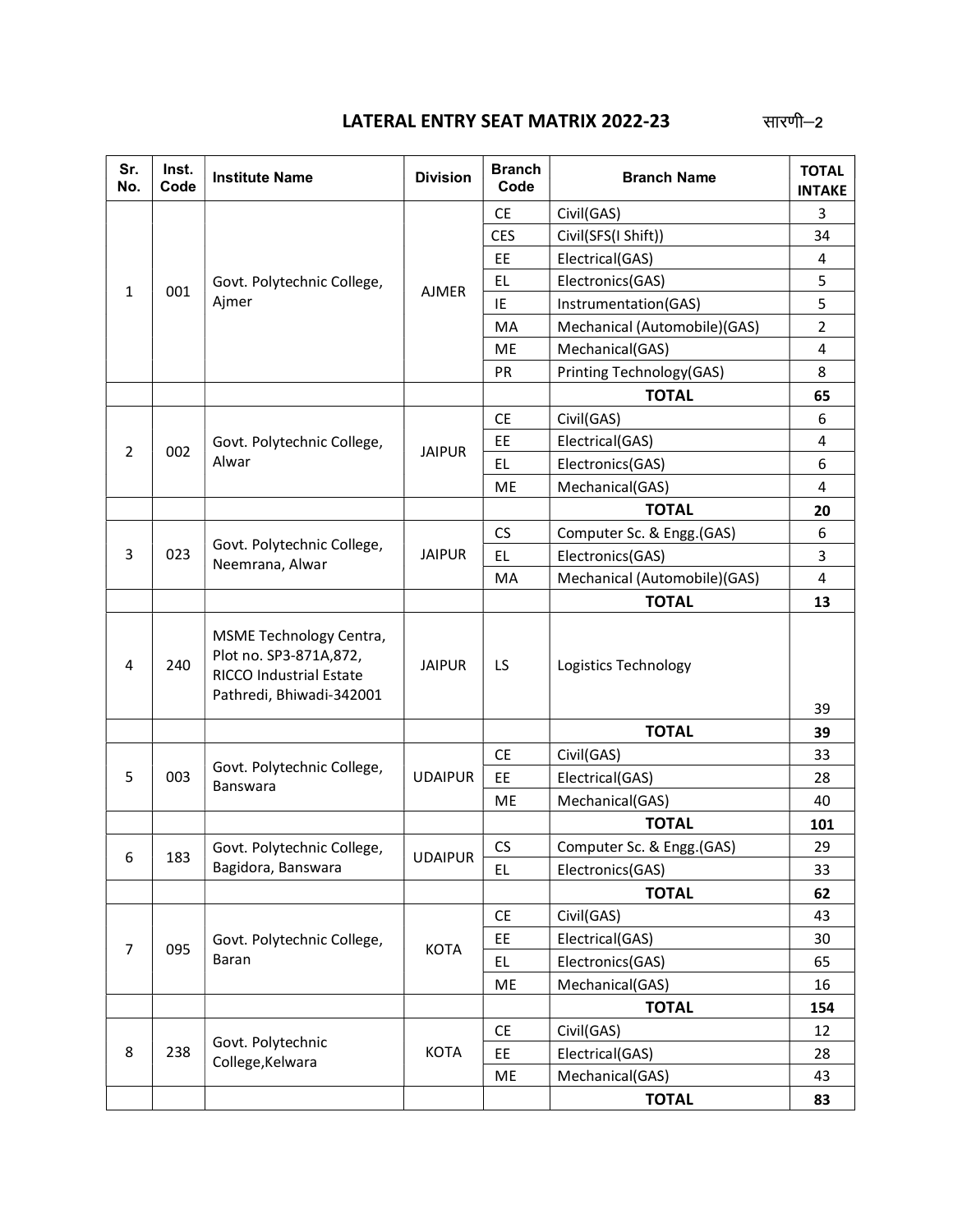| Sr.<br>No. | Inst.<br>Code | <b>Institute Name</b>                         | <b>Division</b>             | <b>Branch</b><br>Code | <b>Branch Name</b>                                      | <b>TOTAL</b><br><b>INTAKE</b> |
|------------|---------------|-----------------------------------------------|-----------------------------|-----------------------|---------------------------------------------------------|-------------------------------|
|            |               |                                               |                             |                       |                                                         |                               |
|            |               |                                               |                             | <b>CH</b>             | Chemical(GAS)                                           | $\overline{7}$                |
| 9          | 004           | Govt. Polytechnic College,                    | <b>JODHPUR</b>              | EE                    | Electrical(GAS)                                         | 3                             |
|            |               | Barmer                                        |                             | EL.                   | Electronics(GAS)                                        | 22                            |
|            |               |                                               |                             | ME                    | Mechanical(GAS)                                         | 4                             |
|            |               |                                               |                             |                       | <b>TOTAL</b>                                            | 36                            |
|            |               | Sh. Gokul Verma Govt.                         |                             | <b>CE</b>             | Civil(GAS)                                              | $\overline{7}$                |
| 10         | 005           | Polytechnic College,                          | <b>BHARATP</b><br><b>UR</b> | EE                    | Electrical(GAS)                                         | 5                             |
|            |               | Bharatpur                                     |                             | ME                    | Mechanical(GAS)                                         | 4                             |
|            |               |                                               |                             |                       | <b>TOTAL</b>                                            | 16                            |
|            |               | Govt. Polytechnic College,                    | <b>BHARATP</b>              | CF&IS                 | <b>Cyber Forensics and Information</b><br>Security(GAS) | 26                            |
| 11<br>244  |               | Uchchain (Camp-SGVGPC-                        | UR                          | MT                    | Mechatronics(GAS)                                       | 31                            |
|            |               | Bhartpur)                                     |                             | <b>RE</b>             | Renewable Energy(GAS)                                   | 27                            |
|            |               |                                               |                             |                       | <b>TOTAL</b>                                            | 84                            |
|            |               | Govt. Polytechnic College,<br><b>Bhilwara</b> |                             | AR                    | Architecture(GAS)                                       | 22                            |
|            |               |                                               |                             | <b>CE</b>             | Civil(GAS)                                              | 17                            |
| 12         | 185           |                                               | <b>AJMER</b>                | EE                    | Electrical(GAS)                                         | 10                            |
|            |               |                                               |                             | <b>EL</b>             | Electronics(GAS)                                        | 30                            |
|            |               |                                               |                             | ME                    | Mechanical(GAS)                                         | 8                             |
|            |               |                                               |                             |                       | <b>TOTAL</b>                                            | 87                            |
|            |               |                                               | <b>BIKANER</b>              | <b>CE</b>             | Civil(GAS)                                              | 4                             |
|            |               |                                               |                             | <b>CES</b>            | Civil(SFS(I Shift))                                     | 40                            |
| 13         | 006           | Govt. Polytechnic College,<br><b>Bikaner</b>  |                             | EE                    | Electrical(GAS)                                         | 4                             |
|            |               |                                               |                             | EL                    | Electronics(GAS)                                        | 3                             |
|            |               |                                               |                             | ME                    | Mechanical(GAS)                                         | $\overline{\mathbf{4}}$       |
|            |               |                                               |                             |                       | <b>TOTAL</b>                                            | 55                            |
|            |               |                                               |                             | <b>CE</b>             | Civil(GAS)                                              | 9                             |
|            |               | Govt. Polytechnic College,                    |                             | CS                    | Computer Sc. & Engg.(GAS)                               | 50                            |
| 14         | 181           | Bundi                                         | <b>KOTA</b>                 | EE.                   | Electrical(GAS)                                         | 41                            |
|            |               |                                               |                             | EL                    | Electronics(GAS)                                        | 54                            |
|            |               |                                               |                             | ME                    | Mechanical(GAS)                                         | 11                            |
|            |               |                                               |                             |                       | <b>TOTAL</b>                                            | 165                           |
|            |               | Govt. Polytechnic College,                    |                             | EE.                   | Electrical(GAS)                                         | 8                             |
| 15         | 007           | Chittorgarh                                   | <b>UDAIPUR</b>              | EL.                   | Electronics(GAS)                                        | 33                            |
|            |               |                                               |                             | ME                    | Mechanical(GAS)                                         | 11                            |
|            |               |                                               |                             |                       | <b>TOTAL</b>                                            | 52                            |
| 16         | 021           | Govt. Polytechnic College,                    | <b>BIKANER</b>              | CS                    | Computer Sc. & Engg.(GAS)                               | 15                            |
|            |               | Churu                                         |                             | EL.                   | Electronics(GAS)                                        | 14                            |
|            |               |                                               |                             |                       | <b>TOTAL</b>                                            | 29                            |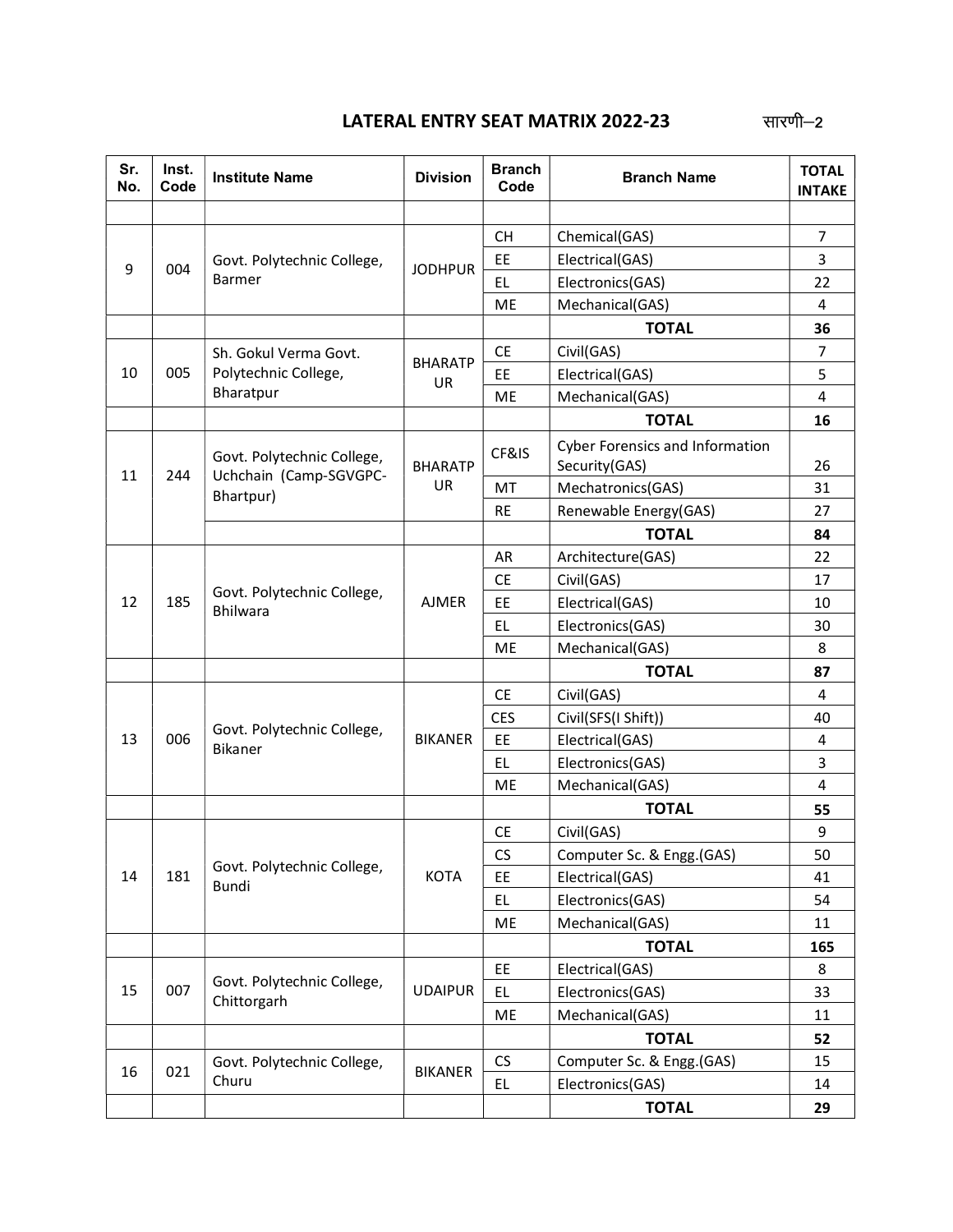| Sr.<br>No. | Inst.<br>Code | <b>Institute Name</b>                                    | <b>Division</b>      | <b>Branch</b><br>Code | <b>Branch Name</b>                        | <b>TOTAL</b><br><b>INTAKE</b> |
|------------|---------------|----------------------------------------------------------|----------------------|-----------------------|-------------------------------------------|-------------------------------|
|            |               |                                                          |                      | <b>CE</b>             | Civil(GAS)                                | 39                            |
|            |               |                                                          |                      | CS                    | Computer Sc. & Engg.(GAS)                 | 8                             |
| 17         | 048           | Rajesh Pilot Govt.<br>Polytechnic College, Dausa         | <b>JAIPUR</b>        | EE                    | Electrical(GAS)                           | 15                            |
|            |               |                                                          |                      | EL.                   | Electronics(GAS)                          | 33                            |
|            |               |                                                          |                      | ME                    | Mechanical(GAS)                           | 51                            |
|            |               |                                                          |                      |                       | <b>TOTAL</b>                              | 146                           |
|            |               |                                                          |                      | <b>AR</b>             | Architecture(GAS)                         | 44                            |
|            |               |                                                          |                      | <b>CS</b>             | Computer Sc. & Engg.(GAS)                 | 37                            |
| 18         | 097           | Govt. Polytechnic College,<br>Dholpur                    | <b>BHARATP</b><br>UR | EE                    | Electrical(GAS)                           | 42                            |
|            |               |                                                          |                      | EL.                   | Electronics(GAS)                          | 66                            |
|            |               |                                                          |                      | ME                    | Mechanical(GAS)                           | 41                            |
|            |               |                                                          |                      |                       | <b>TOTAL</b>                              | 230                           |
|            |               |                                                          |                      | <b>CE</b>             | Civil(GAS)                                | 40                            |
| 19         | 096           | Govt. Polytechnic College,<br>Dungarpur                  | <b>UDAIPUR</b>       | <b>CS</b>             | Computer Sc. & Engg.(GAS)                 | 22                            |
|            |               |                                                          |                      | ME                    | Mechanical(GAS)                           | 52                            |
|            |               |                                                          |                      |                       | <b>TOTAL</b>                              | 114                           |
| 20         | 117           | Govt. Polytechnic College,                               | <b>BIKANER</b>       | EE.                   | Electrical(GAS)                           | 55                            |
|            |               | Hanumangarh                                              |                      | <b>ME</b>             | Mechanical(GAS)                           | 61                            |
|            |               |                                                          |                      |                       | <b>TOTAL</b>                              | 116                           |
|            |               |                                                          |                      | AR.                   | Architecture(GAS)                         | 4                             |
|            |               |                                                          |                      | <b>CE</b>             | Civil(GAS)                                | 6                             |
| 21         | 008           | Govt. Ram Chandra Khaitan<br>Polytechnic College, Jaipur | <b>JAIPUR</b>        | CS<br>EL.             | Computer Sc. & Engg.(GAS)                 | 6<br>10                       |
|            |               |                                                          |                      | <b>MR</b>             | Electronics(GAS)<br>Mechanical (RAC)(GAS) | $\overline{2}$                |
|            |               |                                                          |                      | <b>MP</b>             | <b>Mechanical Production(GAS)</b>         | $\overline{2}$                |
|            |               |                                                          |                      | ME                    | Mechanical(GAS)                           | $\overline{4}$                |
|            |               |                                                          |                      |                       | <b>TOTAL</b>                              | 34                            |
|            |               |                                                          |                      | <b>CE</b>             | Civil(GAS)                                | 16                            |
|            |               | Govt. Polytechnic College,                               |                      | CS                    | Computer Sc. & Engg.(GAS)                 | 22                            |
| 22         | 098           | Jaisalmer                                                | <b>JODHPUR</b>       | EE                    | Electrical(GAS)                           | 5                             |
|            |               |                                                          |                      | EL.                   | Electronics(GAS)                          | 66                            |
|            |               |                                                          |                      |                       | <b>TOTAL</b>                              | 109                           |
|            |               | Govt. Polytechnic College,                               |                      | <b>CS</b>             | Computer Sc. & Engg.(GAS)                 | 15                            |
| 23         | 050           | Jalore (Camp - Govt.                                     | <b>JODHPUR</b>       | EE                    | Electrical(GAS)                           | 33                            |
|            |               | Polytechnic College, Pali)                               |                      | EL.                   | Electronics(GAS)                          | 17                            |
|            |               |                                                          |                      |                       | <b>TOTAL</b>                              | 65                            |
|            |               |                                                          |                      | <b>CS</b>             | Computer Sc. & Engg.(GAS)                 | 19                            |
|            |               | Govt. Polytechnic College,                               |                      | EE                    | Electrical(GAS)                           | 17                            |
| 24         | 022           | Jhalawar                                                 | <b>KOTA</b>          | EL.                   | Electronics(GAS)                          | 33                            |
|            |               |                                                          |                      | MA                    | Mechanical (Automobile)(GAS)              | 27                            |
|            |               |                                                          |                      |                       | <b>TOTAL</b>                              | 96                            |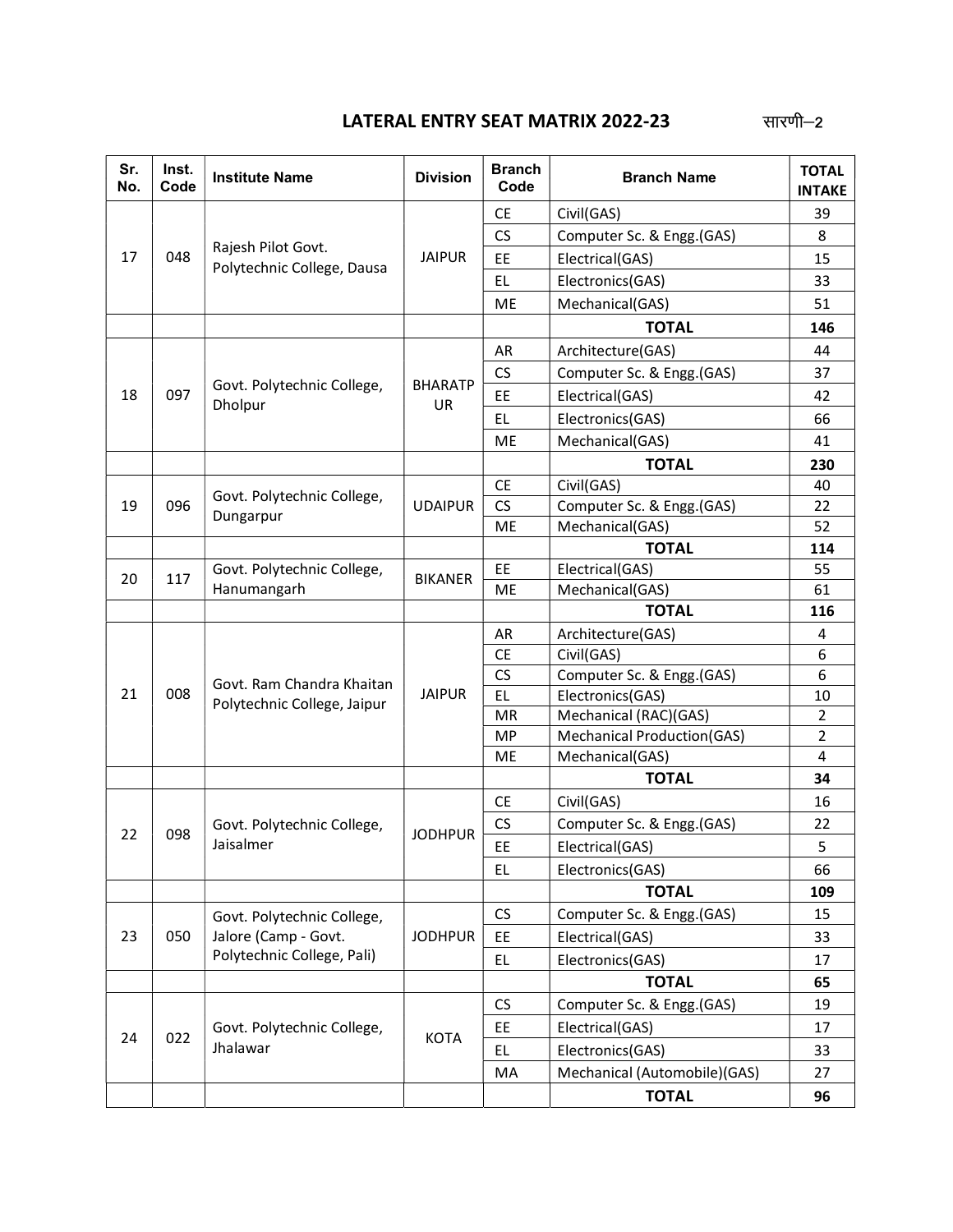| Sr.<br>No. | Inst.<br>Code | <b>Institute Name</b>                                         | <b>Division</b>      | <b>Branch</b><br>Code | <b>Branch Name</b>                                      | <b>TOTAL</b><br><b>INTAKE</b> |
|------------|---------------|---------------------------------------------------------------|----------------------|-----------------------|---------------------------------------------------------|-------------------------------|
|            |               |                                                               |                      | <b>CE</b>             | Civil(GAS)                                              | 57                            |
|            |               | Govt. Polytechnic College,                                    |                      | <b>CS</b>             | Computer Sc. & Engg.(GAS)                               | 22                            |
| 25         | 184           | Jhunjhunu                                                     | <b>JAIPUR</b>        | EE                    | Electrical(GAS)                                         | 54                            |
|            |               |                                                               |                      | EL                    | Electronics(GAS)                                        | 31                            |
|            |               |                                                               |                      | ME                    | Mechanical(GAS)                                         | 56                            |
|            |               |                                                               |                      |                       | <b>TOTAL</b>                                            | 220                           |
| 26         |               | Govt. Polytechnic College,                                    |                      | CC&BD                 | <b>Cloud Computing And Big</b><br>Data(GAS)             | 33                            |
|            | 243           | Pilani (Camp-GPC<br>Jhunjhunu)                                | <b>JAIPUR</b>        | CF&IS                 | <b>Cyber Forensics and Information</b><br>Security(GAS) | 33                            |
|            |               |                                                               |                      | MT                    | Mechatronics(GAS)                                       | 33                            |
|            |               |                                                               |                      |                       | <b>TOTAL</b>                                            | 99                            |
|            |               |                                                               |                      | <b>CE</b>             | Civil(GAS)                                              | 7                             |
|            |               |                                                               |                      | <b>CES</b>            | Civil(SFS(I Shift))                                     | 41                            |
|            | 009           | Govt. Polytechnic College,<br>Jodhpur                         |                      | CS                    | Computer Sc. & Engg.(GAS)                               | 13                            |
| 27         |               |                                                               | <b>JODHPUR</b>       | EE                    | Electrical(GAS)                                         | 11                            |
|            |               |                                                               |                      | EF                    | Electronics (Fibre Optics)(GAS)                         | 16                            |
|            |               |                                                               |                      | EL.                   | Electronics(GAS)                                        | 17                            |
|            |               |                                                               |                      | ME                    | Mechanical(GAS)                                         | 11                            |
|            |               |                                                               |                      | PE                    | Petrolium Engineering(GAS)                              | 18                            |
|            |               |                                                               |                      |                       | <b>TOTAL</b>                                            | 134                           |
|            |               | Govt. Polytechnic College,<br>Mandore (Camp-<br>GPC, Jodhpur) |                      | A&R                   | <b>Automotion And Robotics (GAS)</b>                    | 31                            |
|            |               |                                                               |                      | CAEE                  | Civil And Environmental(GAS)                            | 12                            |
| 28         | 241           |                                                               | <b>JODHPUR</b>       | CF&IS                 | <b>Cyber Forensics and Information</b><br>Security(GAS) | 3                             |
|            |               |                                                               |                      | MT                    | Mechatronics(GAS)                                       | 22                            |
|            |               |                                                               |                      |                       | <b>TOTAL</b>                                            | 68                            |
|            |               | Govt. Polytechnic College,                                    |                      | <b>CE</b>             | Civil(GAS)                                              | 3                             |
| 29         | 182           | Karauli (Camp - Govt.                                         | <b>BHARATP</b><br>UR | EE                    | Electrical(GAS)                                         | 3                             |
|            |               | Polytechnic College, Alwar)                                   |                      | ME                    | Mechanical(GAS)                                         | 3                             |
|            |               |                                                               |                      |                       | <b>TOTAL</b>                                            | 9                             |
|            |               |                                                               |                      | <b>CH</b>             | Chemical(GAS)                                           | $\mathsf{3}$                  |
|            |               |                                                               |                      | <b>CE</b>             | Civil(GAS)                                              | $\overline{4}$                |
|            |               |                                                               |                      | <b>CS</b>             | Computer Sc. & Engg.(GAS)                               | 6                             |
| 30         | 010           | Govt. Polytechnic College,                                    | <b>KOTA</b>          | EE                    | Electrical(GAS)                                         | 6                             |
|            |               | Kota                                                          |                      | EL                    | Electronics(GAS)                                        | $\overline{\mathbf{4}}$       |
|            |               |                                                               |                      | IE                    | Instrumentation(GAS)                                    | $\overline{2}$                |
|            |               |                                                               |                      | ME                    | Mechanical(GAS)                                         | 6                             |
|            |               |                                                               |                      | PL                    | Plastic Technology(GAS)                                 | 3                             |
|            |               |                                                               |                      |                       | <b>TOTAL</b>                                            | 34                            |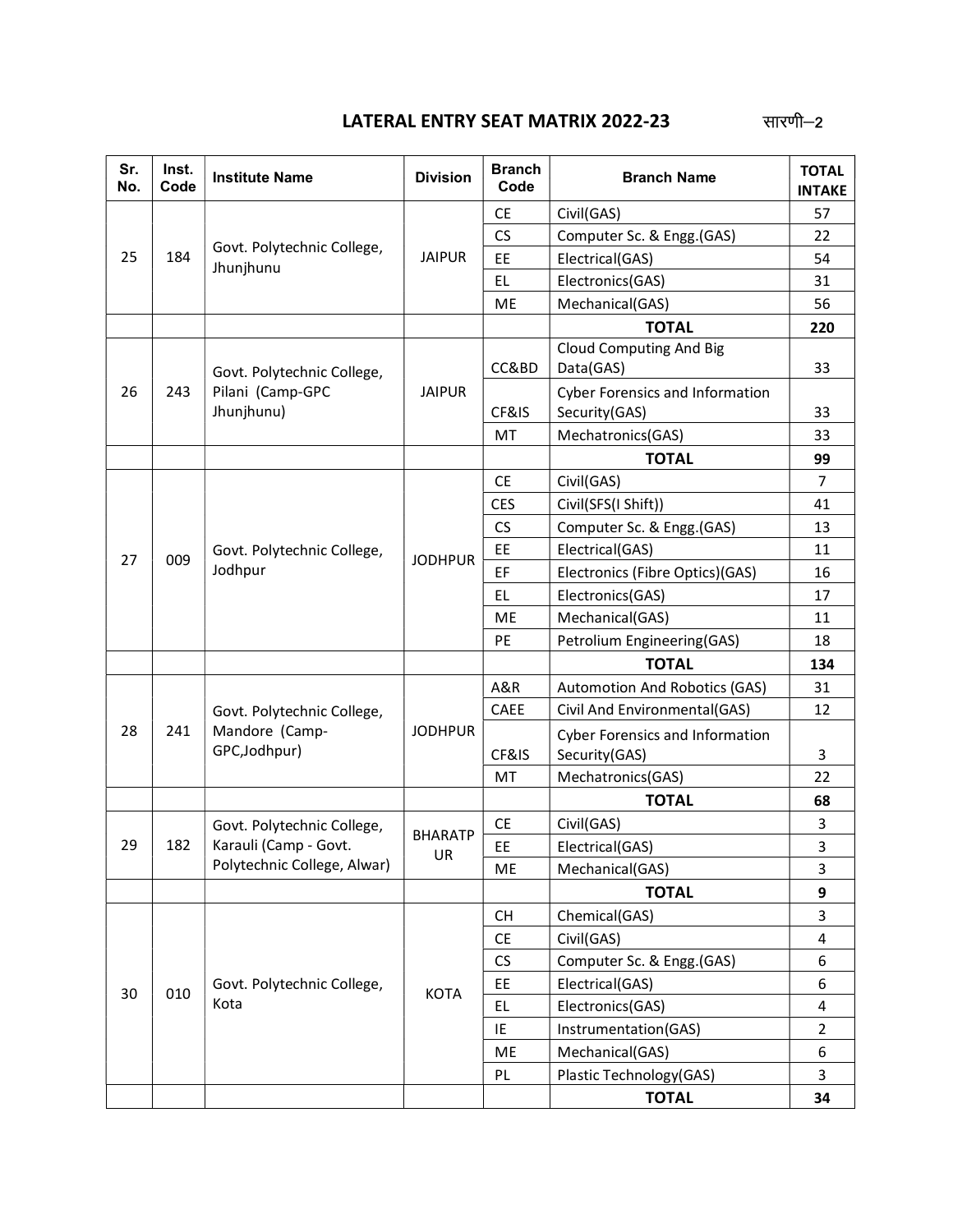| <b>Division</b><br><b>Institute Name</b><br><b>Branch Name</b><br>Code<br>No.<br>Code                                                                  | <b>TOTAL</b><br><b>INTAKE</b> |
|--------------------------------------------------------------------------------------------------------------------------------------------------------|-------------------------------|
| <b>CE</b><br>Civil(GAS)                                                                                                                                | 14                            |
| <b>CS</b><br>Computer Sc. & Engg.(GAS)<br>Govt. Polytechnic College,<br>31<br>049<br><b>AJMER</b>                                                      | 22                            |
| Nagaur<br>EE<br>Electrical(GAS)                                                                                                                        | 47                            |
| Mechanical(GAS)<br>ME                                                                                                                                  | 48                            |
| <b>TOTAL</b>                                                                                                                                           | 131                           |
| CAEE<br>Civil And Environmental(GAS)                                                                                                                   | 33                            |
| Govt. Polytechnic College,<br><b>Cyber Forensics and Information</b><br>32<br>242<br><b>AJMER</b><br>Nawa (Camp- GPC Nagaur)<br>CF&IS<br>Security(GAS) | 33                            |
| MT<br>Mechatronics(GAS)                                                                                                                                | 33                            |
| <b>TOTAL</b>                                                                                                                                           | 99                            |
| EE.<br>Electrical(GAS)<br>Govt. Polytechnic College,                                                                                                   | 30                            |
| 33<br>011<br><b>JODHPUR</b><br>Pali<br>EL<br>Electronics(GAS)                                                                                          | 33                            |
| <b>TOTAL</b>                                                                                                                                           | 63                            |
| <b>CE</b>                                                                                                                                              | 20                            |
| Civil(GAS)<br><b>CS</b><br>Computer Sc. & Engg.(GAS)                                                                                                   | 21                            |
| Govt. Polytechnic College,<br>34<br>094<br><b>UDAIPUR</b><br>EE<br>Electrical(GAS)                                                                     | 63                            |
| Pratapgarh<br>EL<br>Electronics(GAS)                                                                                                                   | 33                            |
| ME<br>Mechanical(GAS)                                                                                                                                  | 66                            |
| <b>TOTAL</b>                                                                                                                                           | 203                           |
| <b>CS</b><br>Computer Sc. & Engg.(GAS)                                                                                                                 | 21                            |
| Govt. Polytechnic College,<br>35<br>024<br><b>UDAIPUR</b><br>EE<br>Electrical(GAS)                                                                     | 21                            |
| Rajsamand<br>EL<br>Electronics(GAS)                                                                                                                    | 32                            |
| <b>TOTAL</b>                                                                                                                                           | 74                            |
| EE<br>Electrical(GAS)                                                                                                                                  | 33                            |
| Govt. Polytechnic College,<br><b>BHARATP</b><br>36<br>014<br>EL<br>Electronics(GAS)                                                                    | 33                            |
| Sawai Madhopur<br>UR<br>ME<br>Mechanical(GAS)                                                                                                          | 37                            |
| <b>TOTAL</b>                                                                                                                                           | 103                           |
| EE<br>Electrical(GAS)                                                                                                                                  | 22                            |
| Govt. Polytechnic College,<br>025<br>37<br><b>JAIPUR</b><br>EL<br>Electronics(GAS)                                                                     | 32                            |
| Sikar<br>ME<br>Mechanical(GAS)                                                                                                                         | 17                            |
| <b>TOTAL</b>                                                                                                                                           | 71                            |
| Computer Sc. & Engg.(GAS)<br><b>CS</b>                                                                                                                 | 26                            |
| Sh. Gokul Bhai Bhatt Govt.<br>016<br>38<br><b>JODHPUR</b><br>EE.<br>Electrical(GAS)                                                                    | 27                            |
| Polytechnic College, Sirohi<br>EL<br>Electronics(GAS)                                                                                                  | 33                            |
| <b>TOTAL</b>                                                                                                                                           | 86                            |
| <b>CE</b><br>Civil(GAS)                                                                                                                                | 53                            |
| Ch. Maloo Ram Bhambhu<br>39<br>015<br>Govt. Poly. College,<br><b>BIKANER</b><br>EE.                                                                    | 51                            |
| Electrical(GAS)<br>Sriganganagar<br>ME<br>Mechanical(GAS)                                                                                              | 56                            |
| <b>TOTAL</b>                                                                                                                                           | 160                           |
|                                                                                                                                                        |                               |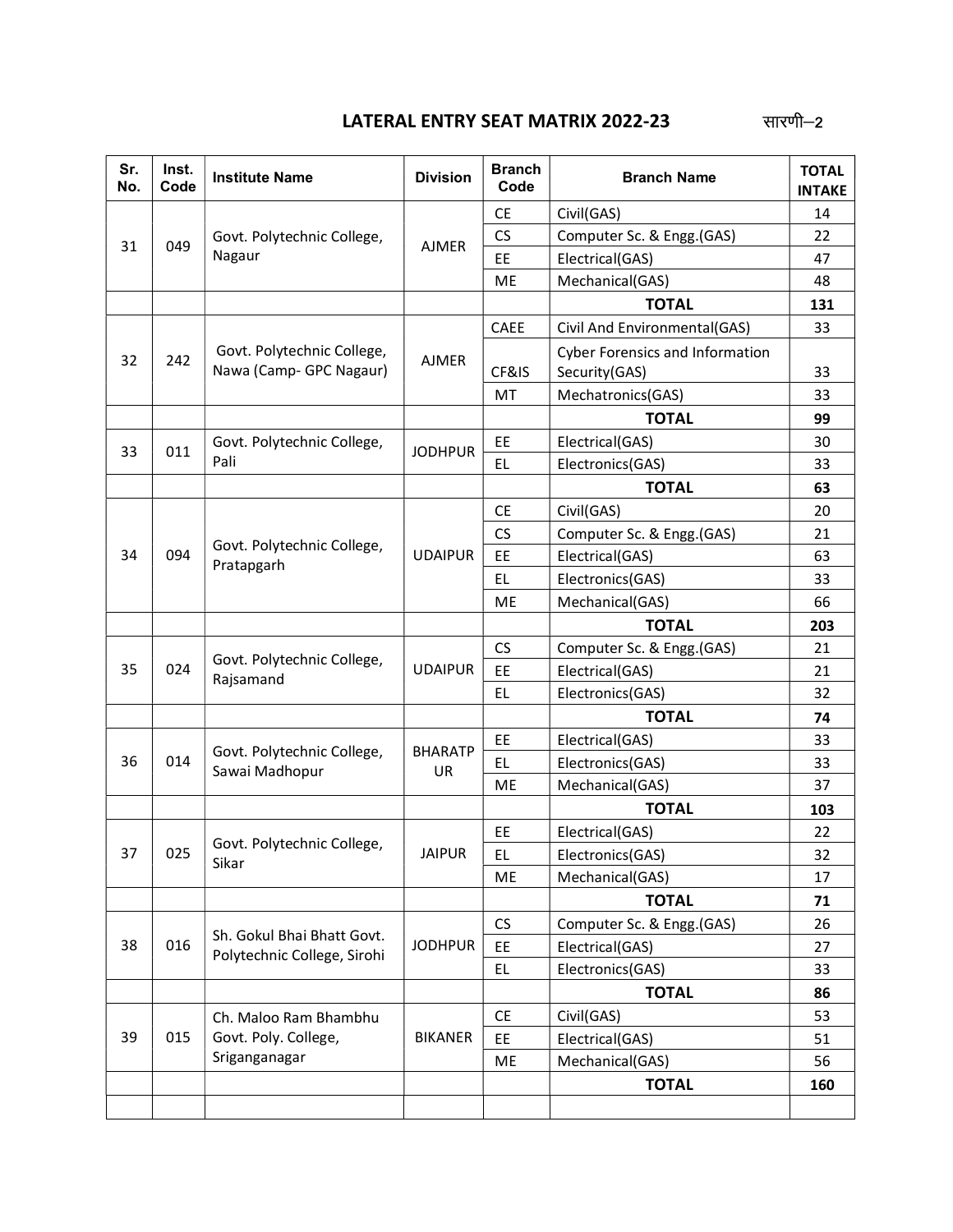| Sr.<br>No.   | Inst.<br>Code | <b>Institute Name</b>                                    | <b>Division</b> | <b>Branch</b><br>Code | <b>Branch Name</b>        | <b>TOTAL</b><br><b>INTAKE</b> |
|--------------|---------------|----------------------------------------------------------|-----------------|-----------------------|---------------------------|-------------------------------|
|              |               |                                                          |                 | <b>CS</b>             | Computer Sc. & Engg.(GAS) | 24                            |
| 40           | 180           | Govt. Polytechnic College,<br>Tonk                       | <b>AJMER</b>    | EE                    | Electrical(GAS)           | 57                            |
|              |               |                                                          |                 | EL.                   | Electronics(GAS)          | 33                            |
|              |               |                                                          |                 |                       | <b>TOTAL</b>              | 114                           |
|              |               |                                                          |                 | <b>CE</b>             | Civil(GAS)                | 44                            |
| 41           | 236           | Govt. Polytechnic College,<br>Udaipur                    | <b>UDAIPUR</b>  | EE                    | Electrical(GAS)           | 14                            |
|              |               |                                                          |                 | ME                    | Mechanical(GAS)           | 36                            |
|              |               |                                                          |                 |                       | <b>TOTAL</b>              | 94                            |
|              |               |                                                          | SUB-TOTAL-(A)   |                       |                           | 3733                          |
|              |               | Govt. Women Polytechnic<br>College, Ajmer                | <b>AJMER</b>    | EL.                   | Electronics(GAS)          | 17                            |
|              |               |                                                          |                 |                       | <b>TOTAL</b>              | 17                            |
| 43           | 092           | Govt. Women Polytechnic                                  | <b>BHARATP</b>  | <b>CS</b>             | Computer Sc. & Engg.(GAS) | 16                            |
|              |               | College, Bharatpur                                       | UR.             | EE                    | Electrical(GAS)           | 33                            |
|              |               |                                                          |                 |                       | <b>TOTAL</b>              | 49                            |
|              |               | Govt. Women Polytechnic<br>College, Bikaner              | <b>BIKANER</b>  | EL.                   | Electronics(GAS)          | 29                            |
|              |               |                                                          |                 |                       | <b>TOTAL</b>              | 29                            |
|              |               |                                                          | SUB-TOTAL-(B)   |                       |                           | 95                            |
|              |               | <b>PRIVATE POLYTECHNIC COLLEGE (62)</b>                  |                 |                       |                           |                               |
|              |               |                                                          |                 | <b>CE</b>             | Civil                     | 52                            |
|              |               | Siddhi Vinayak Polytechnic,                              |                 | <b>CS</b>             | Computer Sc. & Engg.      | 62                            |
| $\mathbf{1}$ | 080           | E-1, B-1, M.I.A. Ext.,<br>Institutional Area, Alwar      | <b>JAIPUR</b>   | EE                    | Electrical                | 59                            |
|              |               |                                                          |                 | <b>ME</b>             | Mechanical                | 64                            |
|              |               |                                                          |                 | <b>MR</b>             | Mechanical (RAC)          | 66                            |
|              |               |                                                          |                 |                       | <b>TOTAL</b>              | 303                           |
|              |               |                                                          |                 |                       |                           |                               |
|              |               | Laxmi Devi Institute of                                  |                 | <b>CE</b>             | Civil                     | 33                            |
| 2            | 090           | Engineering & Technology,<br>Alwar-Tijara-Delhi Highway, | <b>JAIPUR</b>   | EE                    | Electrical                | 38                            |
|              |               | Chikani,                                                 |                 | ME                    | Mechanical                | 50                            |
|              |               |                                                          |                 |                       | <b>TOTAL</b>              | 121                           |
|              |               | Dholaplash Polytechnic                                   |                 | <b>CE</b>             | Civil                     | 126                           |
| 3            | 142           | College, Vil.-Dholaplash,                                | <b>JAIPUR</b>   | EE                    | Electrical                | 131                           |
|              |               | Near Sonpur Bus Stand,<br>Sonpur Highway                 |                 | ME                    | Mechanical                | 62                            |
|              |               |                                                          |                 |                       | <b>TOTAL</b>              | 319                           |
|              |               | Laxmidhar Polytechnic                                    |                 | <b>CE</b>             | Civil                     | 35                            |
| 4            | 232           | College, 1N-3, MIA, RIICO,                               | <b>JAIPUR</b>   | EE.                   | Electrical                | 97                            |
|              |               | Alwar                                                    |                 | ME                    | Mechanical                | 93                            |
|              |               |                                                          |                 |                       | <b>TOTAL</b>              | 225                           |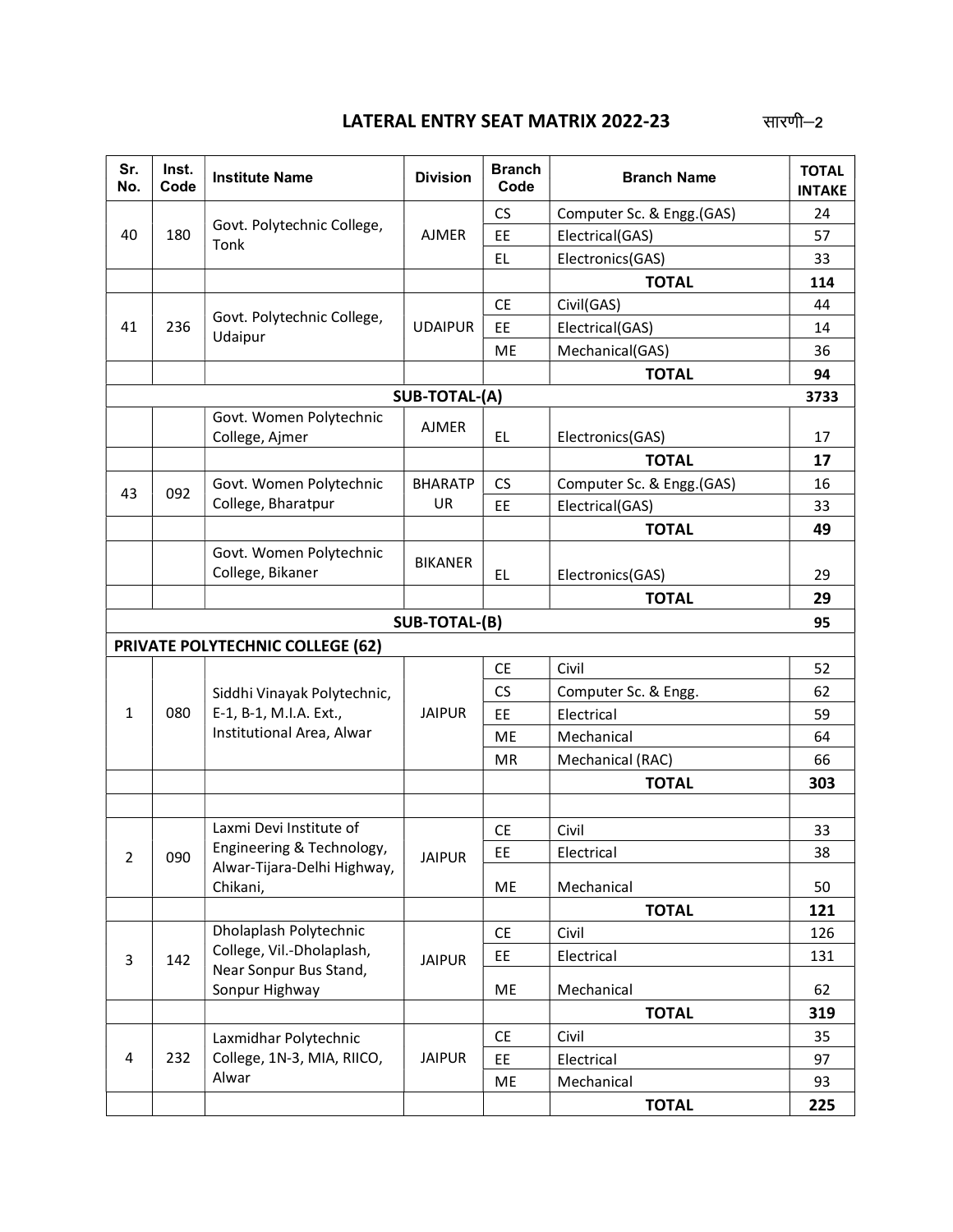| Sr.<br>No. | Inst.<br>Code         | <b>Institute Name</b>                                              | <b>Division</b> | <b>Branch</b><br>Code | <b>Branch Name</b>      | <b>TOTAL</b><br><b>INTAKE</b> |
|------------|-----------------------|--------------------------------------------------------------------|-----------------|-----------------------|-------------------------|-------------------------------|
|            |                       | Indian Institute of                                                |                 | <b>CE</b>             | Civil                   | 38                            |
| 5          | 122                   | Polytechnic, Asada, Balotra,                                       | <b>JODHPUR</b>  | EE                    | Electrical              | 78                            |
|            |                       | Barmer                                                             |                 | EL                    | Electronics             | 66                            |
|            |                       |                                                                    |                 | ME                    | Mechanical              | 44                            |
|            |                       |                                                                    |                 |                       | <b>TOTAL</b>            | 226                           |
|            |                       | Jai Narayan Vyas School of                                         |                 | <b>CE</b>             | Civil                   | 50                            |
| 6          | 141                   | Pharmacy & Diploma Engg.,                                          | <b>JODHPUR</b>  |                       |                         |                               |
|            |                       | NH-15, Jalipa Road, Barmer                                         |                 | EE                    | Electrical              | 50                            |
|            |                       |                                                                    |                 |                       | <b>TOTAL</b>            | 100                           |
|            |                       | Shri Bajrang Polytecnic                                            | <b>BHARAT</b>   | <b>CE</b>             | Civil                   | 59                            |
| 7          | 078                   | College, Bharatpur Road,                                           | <b>PUR</b>      | EE                    | Electrical              | 59                            |
|            | Deeg, -Dist-Bharatpur |                                                                    | <b>ME</b>       | Mechanical            | 59                      |                               |
|            |                       |                                                                    |                 |                       | <b>TOTAL</b>            | 177                           |
|            |                       | Bright Career Polytechnic                                          |                 | EE                    | Electrical              | 57                            |
| 8          | 066                   | College, NH-89, Bhamatsar,                                         | <b>BIKANER</b>  | EL.                   | Electronics             | 33                            |
|            | Nokha, Bikaner        |                                                                    | <b>ME</b>       | Mechanical            | 33                      |                               |
|            |                       |                                                                    |                 |                       | <b>TOTAL</b>            | 123                           |
|            |                       | Rajasthan Polytechnic                                              |                 | <b>CE</b>             | Civil                   | 41                            |
| 9          | 132                   | College, NH-11, Jaipur                                             | <b>BIKANER</b>  | EE                    | Electrical              | 84                            |
|            |                       | Road, Bikaner                                                      |                 | EL                    | Electronics             | 33                            |
|            |                       |                                                                    |                 | ME                    | Mechanical              | 45                            |
|            |                       |                                                                    |                 |                       | <b>TOTAL</b>            | 203                           |
|            |                       | Asha Devi Polytechnic<br>College, Khemana Road,<br>Sadulpur, Churu |                 | <b>CE</b>             | Civil                   | 66                            |
|            |                       |                                                                    |                 | EE                    | Electrical              | 66                            |
| 10         | 104                   |                                                                    | <b>BIKANER</b>  | EL                    | Electronics             | 66                            |
|            |                       |                                                                    |                 | ME                    | Mechanical              | 65                            |
|            |                       |                                                                    |                 | MA                    | Mechanical (Automobile) | 66                            |
|            |                       |                                                                    |                 |                       | <b>TOTAL</b>            | 329                           |
|            |                       | Shree Shyochand Memorial                                           |                 | <b>CE</b>             | Civil                   | 84                            |
| 11         | 123                   | Inst. of Engg. & Technology,                                       | <b>BIKANER</b>  | EE                    | Electrical              | 85                            |
|            |                       | Taranagar, Sadulpur,                                               |                 | <b>ME</b>             | Mechanical              | 57                            |
|            |                       |                                                                    |                 |                       | <b>TOTAL</b>            | 226                           |
|            |                       |                                                                    |                 | CE                    | Civil                   | 18                            |
|            |                       | Mahatma Jyotirao Pholey                                            |                 | CS                    | Computer Sc. & Engg.    | 66                            |
| 12         | 156                   | Institute of Engg. &                                               | <b>BIKANER</b>  | EE                    | Electrical              | 30                            |
|            |                       | Technology, Sadulpur,                                              |                 | EL.                   | Electronics             | 66                            |
|            |                       | Churu                                                              |                 | <b>ME</b>             | Mechanical              | 31                            |
|            |                       |                                                                    |                 |                       | <b>TOTAL</b>            | 211                           |
|            |                       |                                                                    |                 | <b>CE</b>             | Civil                   | 34                            |
|            |                       | Chandgiram Polytechnic                                             |                 | CS                    | Computer Sc. & Engg.    | 65                            |
| 13         | 168                   | College, VPO-Bairasar                                              | <b>BIKANER</b>  | EE                    | Electrical              | 53                            |
|            |                       | Chhota Rajgarh, Churu                                              |                 | EL.                   | Electronics             | 66                            |
|            |                       |                                                                    |                 | ME                    | Mechanical              | 58                            |
|            |                       |                                                                    |                 |                       | <b>TOTAL</b>            | 276                           |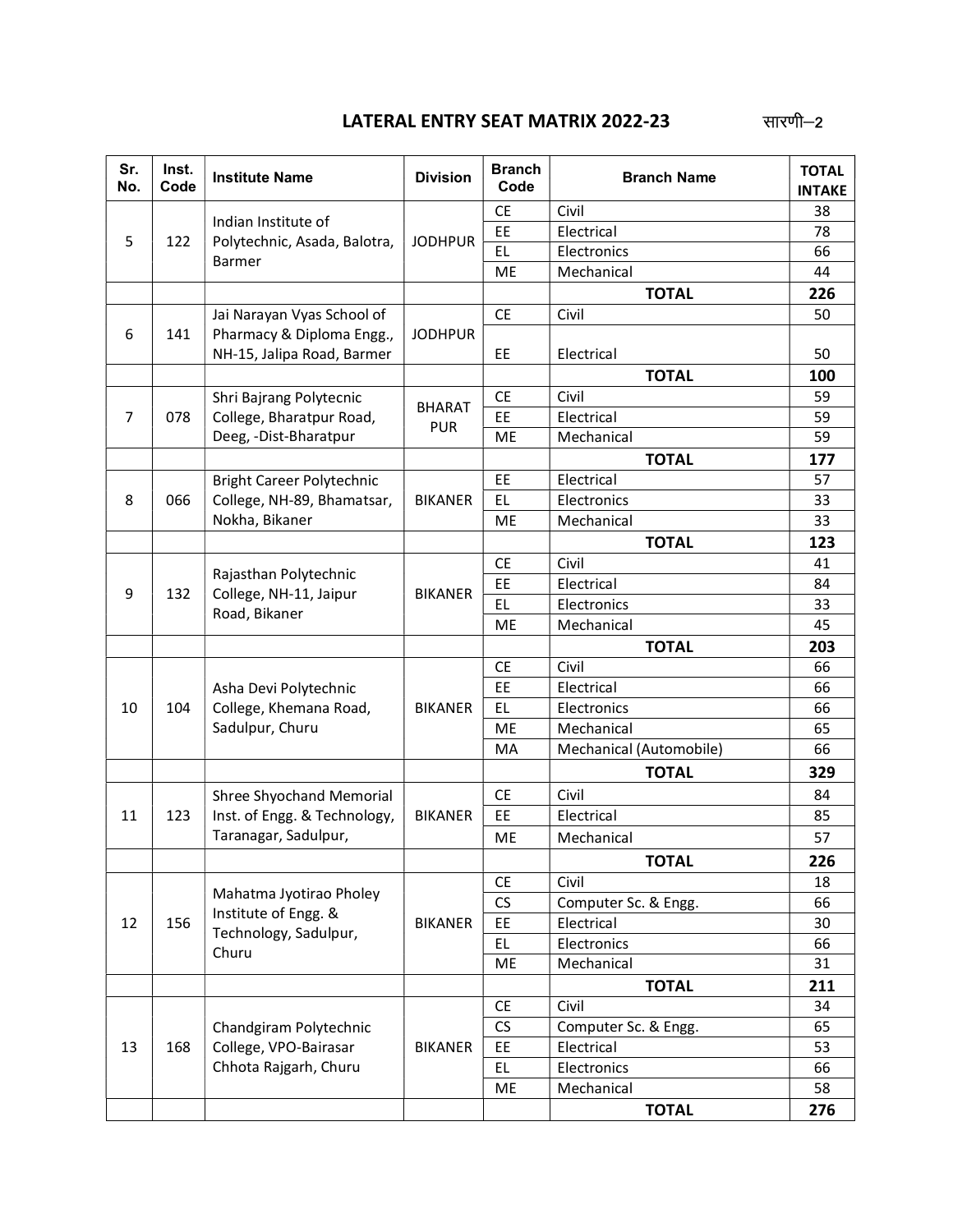| Sr.<br>No. | Inst.<br>Code | <b>Institute Name</b>                                                     | <b>Division</b> | <b>Branch</b><br>Code | <b>Branch Name</b>        | <b>TOTAL</b><br><b>INTAKE</b> |
|------------|---------------|---------------------------------------------------------------------------|-----------------|-----------------------|---------------------------|-------------------------------|
|            |               |                                                                           |                 | <b>CE</b>             | Civil                     | 59                            |
|            |               | Universal Polytechnic                                                     |                 | <b>CS</b>             | Computer Sc. & Engg.      | 33                            |
| 14         | 110           | College, 4, Mile Stone<br>Hindaun, Mahua, Dausa                           | <b>JAIPUR</b>   | EE                    | Electrical                | 119                           |
|            |               |                                                                           |                 | EL.                   | Electronics               | 33                            |
|            |               |                                                                           |                 | ME                    | Mechanical                | 59                            |
|            |               |                                                                           |                 |                       | <b>TOTAL</b>              | 303                           |
|            |               |                                                                           |                 | <b>CE</b>             | Civil                     | 43                            |
|            |               | Shri Balaji Polytechnic                                                   |                 | CC                    | Civil (Construction)      | 66                            |
| 15         | 233           | College, Mehandipur Mode,                                                 | <b>JAIPUR</b>   | EE                    | Electrical                | 55                            |
|            |               | Villege.-Padali, Dausa                                                    |                 | EL.                   | Electronics               | 66                            |
|            |               |                                                                           |                 |                       | <b>TOTAL</b>              | 230                           |
|            |               |                                                                           |                 | <b>CE</b>             | Civil                     | 46                            |
|            |               | Dholpur Polytechnic                                                       | <b>BHARATP</b>  | EE                    | Electrical                | 50                            |
| 16         | 107           | College, Dholpur                                                          | UR              | EL                    | Electronics               | 33                            |
|            |               |                                                                           |                 | ME                    | Mechanical                | 33                            |
|            |               |                                                                           |                 |                       | <b>TOTAL</b>              | 162                           |
| 072<br>17  |               |                                                                           |                 | <b>CE</b>             | Civil                     | 66                            |
|            |               | Ganpati College of Science,                                               |                 | CS                    | Computer Sc. & Engg.      | 33                            |
|            |               | Technology &                                                              | <b>JAIPUR</b>   | EE                    | Electrical                | 132                           |
|            |               | Management, Niwaru<br>Road, Jhotwara, Jaipur                              |                 | EL                    | Electronics               | 33                            |
|            |               |                                                                           |                 | ME                    | Mechanical                | 66                            |
|            |               |                                                                           |                 |                       | <b>TOTAL</b>              | 330                           |
|            |               | Regional Institute of<br>Polytechnic Studies, Vatika,<br>Sanganer, Jaipur | <b>JAIPUR</b>   | <b>CE</b>             | Civil                     | 66                            |
| 18         | 076           |                                                                           |                 | EE                    | Electrical                | 132                           |
|            |               |                                                                           |                 | EL.                   | Electronics               | 33                            |
|            |               |                                                                           |                 | ME                    | Mechanical                | 66                            |
|            |               |                                                                           |                 |                       | <b>TOTAL</b>              | 297                           |
|            |               | Laxmi Polytechnic College,                                                |                 | <b>CE</b><br>EE       | Civil                     | 52<br>124                     |
| 19         | 100           | Laxmi Nagar, Vil.-Vidara,                                                 | <b>JAIPUR</b>   | EL.                   | Electrical<br>Electronics | 32                            |
|            |               | Teh.-Shahpura, Dist.-Jaipur                                               |                 | ME                    | Mechanical                | 49                            |
|            |               |                                                                           |                 |                       | <b>TOTAL</b>              | 257                           |
|            |               | Siddharth Institute of                                                    |                 | <b>CE</b>             | Civil                     | 198                           |
|            |               | Technology, 655, Saligram-                                                |                 | EE                    | Electrical                | 264                           |
| 20         | 101           | pura Scheme Road, Bilwa,                                                  | <b>JAIPUR</b>   |                       |                           |                               |
|            |               | Tonk Road, Jaipur                                                         |                 | ME                    | Mechanical                | 66                            |
|            |               |                                                                           |                 |                       | <b>TOTAL</b>              | 528                           |
|            |               | Dr. Radha Krishanan                                                       |                 | <b>CE</b>             | Civil                     | 91                            |
|            |               | Polytechnic College,                                                      |                 | CS                    | Computer Sc. & Engg.      | 46                            |
| 21         | 118           | Kalwara, Near Mahindra                                                    | <b>JAIPUR</b>   | EE                    | Electrical                | 67                            |
|            |               | World City (SEZ) Ajmer                                                    |                 | EL.                   | Electronics               | 33                            |
|            |               |                                                                           |                 | ME                    | Mechanical                | 92                            |
|            |               |                                                                           |                 |                       | <b>TOTAL</b>              | 329                           |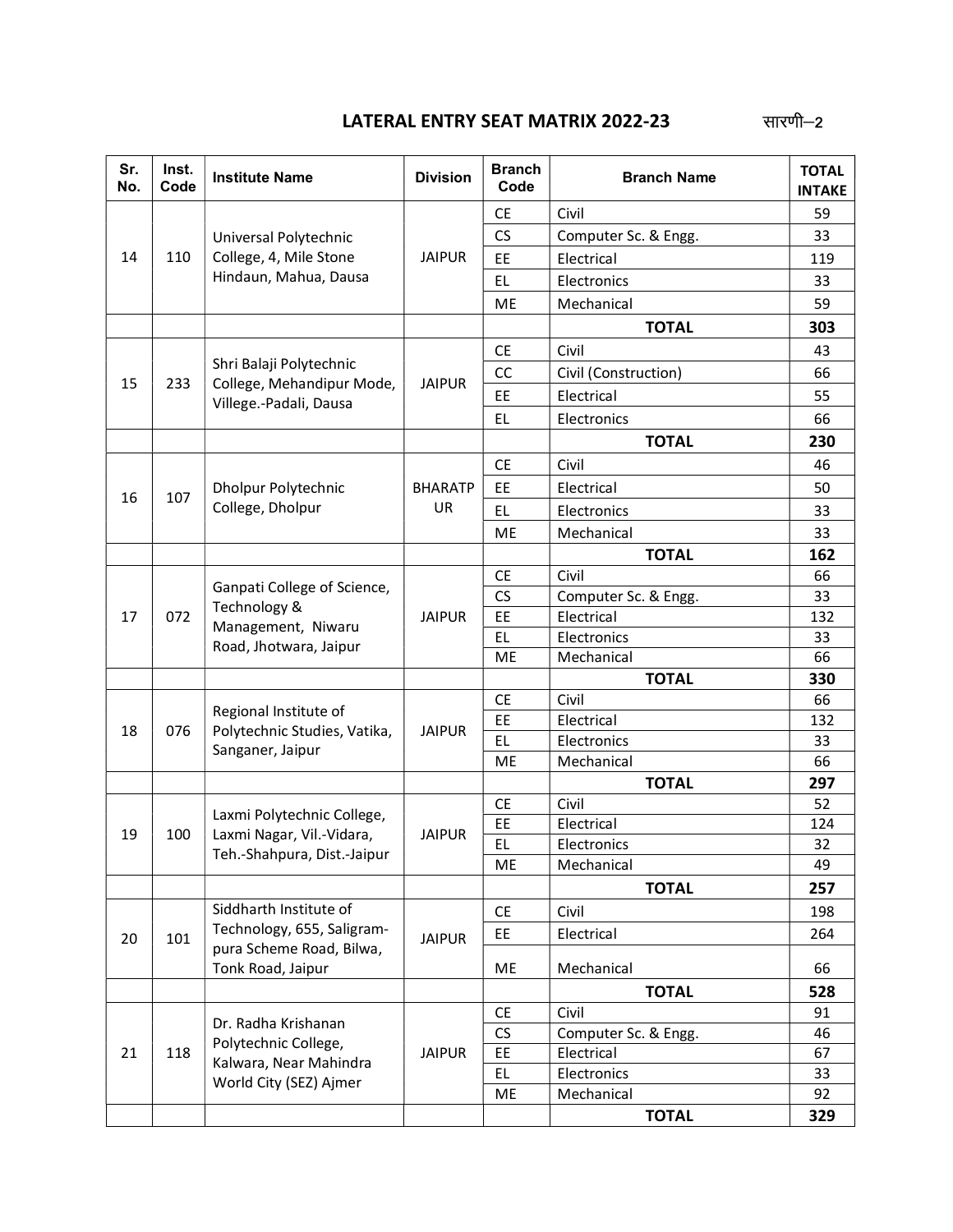| Sr.<br>No. | Inst.<br>Code                                 | <b>Institute Name</b>                                                                          | <b>Division</b> | <b>Branch</b><br>Code | <b>Branch Name</b>      | <b>TOTAL</b><br><b>INTAKE</b> |
|------------|-----------------------------------------------|------------------------------------------------------------------------------------------------|-----------------|-----------------------|-------------------------|-------------------------------|
|            |                                               |                                                                                                |                 | <b>CE</b>             | Civil                   | 59                            |
|            |                                               | P.N.B Polytechnic College,                                                                     |                 | CS                    | Computer Sc. & Engg.    | 31                            |
| 22         | 119                                           | Jaipur, Ward<br>no.12, Mukundpura, Bhankr<br>ota, Jaipur PIN 302026                            | <b>JAIPUR</b>   | EE                    | Electrical              | 53                            |
|            |                                               |                                                                                                |                 | EL.                   | <b>ELECTRONICS</b>      | 32                            |
|            |                                               |                                                                                                |                 | ME                    | Mechanical              | 33                            |
|            |                                               |                                                                                                |                 |                       | <b>TOTAL</b>            | 208                           |
|            |                                               | Vriddhi Polytechnic College,                                                                   |                 | <b>CE</b>             | Civil                   | 99                            |
|            |                                               | IP IV Phase IV Sitapura                                                                        |                 | EE                    | Electrical              | 165                           |
| 23         | 121                                           | Educational Area, RIICO,                                                                       | <b>JAIPUR</b>   | EL.                   | Electronics             | 17                            |
|            |                                               | Jaipur                                                                                         |                 | ME                    | Mechanical              | 66                            |
|            |                                               |                                                                                                |                 |                       | <b>TOTAL</b>            | 347                           |
|            |                                               | Jaipur Institute of                                                                            |                 | <b>CE</b>             | Civil                   | 95                            |
|            |                                               | Polytechnic & Technology,                                                                      |                 | EE                    | Electrical              | 106                           |
|            | 159<br>24<br>Bhankrota, Ajmer Road,<br>Jaipur | <b>JAIPUR</b>                                                                                  | <b>ME</b>       | Mechanical            | 49                      |                               |
|            |                                               |                                                                                                |                 |                       | <b>TOTAL</b>            | 250                           |
| 25         |                                               | Regional Polytechnic                                                                           |                 | <b>CE</b>             | Civil                   | 44                            |
|            | 218                                           | College, ISI-17, Sitapura                                                                      | <b>JAIPUR</b>   | EE                    | Electrical              | 44                            |
|            |                                               | Institutional Area, Sitapura,                                                                  |                 |                       |                         |                               |
|            |                                               | Jaipur                                                                                         |                 | <b>ME</b>             | Mechanical              | 61                            |
|            |                                               |                                                                                                |                 |                       | <b>TOTAL</b>            | 149                           |
|            |                                               | Shri Bhawani Niketan<br>Polytechnic, Sh. Bhawani<br>Niketan Shiksha Samiti<br>Campus,, Maharao |                 | <b>CE</b>             | Civil                   | 53                            |
|            | 229                                           |                                                                                                | <b>JAIPUR</b>   | CC                    | Civil (Construction)    | 33                            |
| 26         |                                               |                                                                                                |                 | EE                    | Electrical              | 40                            |
|            |                                               |                                                                                                |                 | ME                    | Mechanical              | 49                            |
|            |                                               |                                                                                                |                 | MA                    | Mechanical (Automobile) | 27                            |
|            |                                               |                                                                                                |                 |                       | <b>TOTAL</b>            | 202                           |
|            |                                               | Pokaran Polytechnic                                                                            |                 | <b>CE</b>             | Civil                   | 39                            |
| 27         | 146                                           | college, Phalsund Road,                                                                        | <b>JODHPUR</b>  | EE                    | Electrical              | 8                             |
|            |                                               | Pokaran, Jaisalmer                                                                             |                 | ME                    | Mechanical              | 85                            |
|            |                                               |                                                                                                |                 |                       | <b>TOTAL</b>            | 132                           |
|            |                                               |                                                                                                |                 | <b>CS</b>             | Computer Sc. & Engg.    | 106                           |
|            |                                               | <b>Birla Technical Training</b>                                                                |                 | EE                    | Electrical              | 29                            |
| 28         | 012                                           | Institute, Near Ceeri Gate,<br>Pilani, Jhunjhunu                                               | <b>JAIPUR</b>   | EL.                   | Electronics             | 34                            |
|            |                                               |                                                                                                |                 | ME                    | Mechanical              | 33                            |
|            |                                               |                                                                                                |                 |                       | <b>TOTAL</b>            | 202                           |
|            |                                               |                                                                                                |                 | <b>CE</b>             | Civil                   | 31                            |
|            |                                               | Vivekanand Polytechnic                                                                         |                 | CS                    | Computer Sc. & Engg.    | 26                            |
| 29         | 083                                           | College, V/P-Rajota, Teh.-                                                                     | <b>JAIPUR</b>   | EE                    | Electrical              | 18                            |
|            |                                               | Khetri, Jhunjhunu                                                                              |                 | EL.                   | Electronics             | 13                            |
|            |                                               |                                                                                                |                 | ME                    | Mechanical              | 38                            |
|            |                                               |                                                                                                |                 |                       | <b>TOTAL</b>            | 126                           |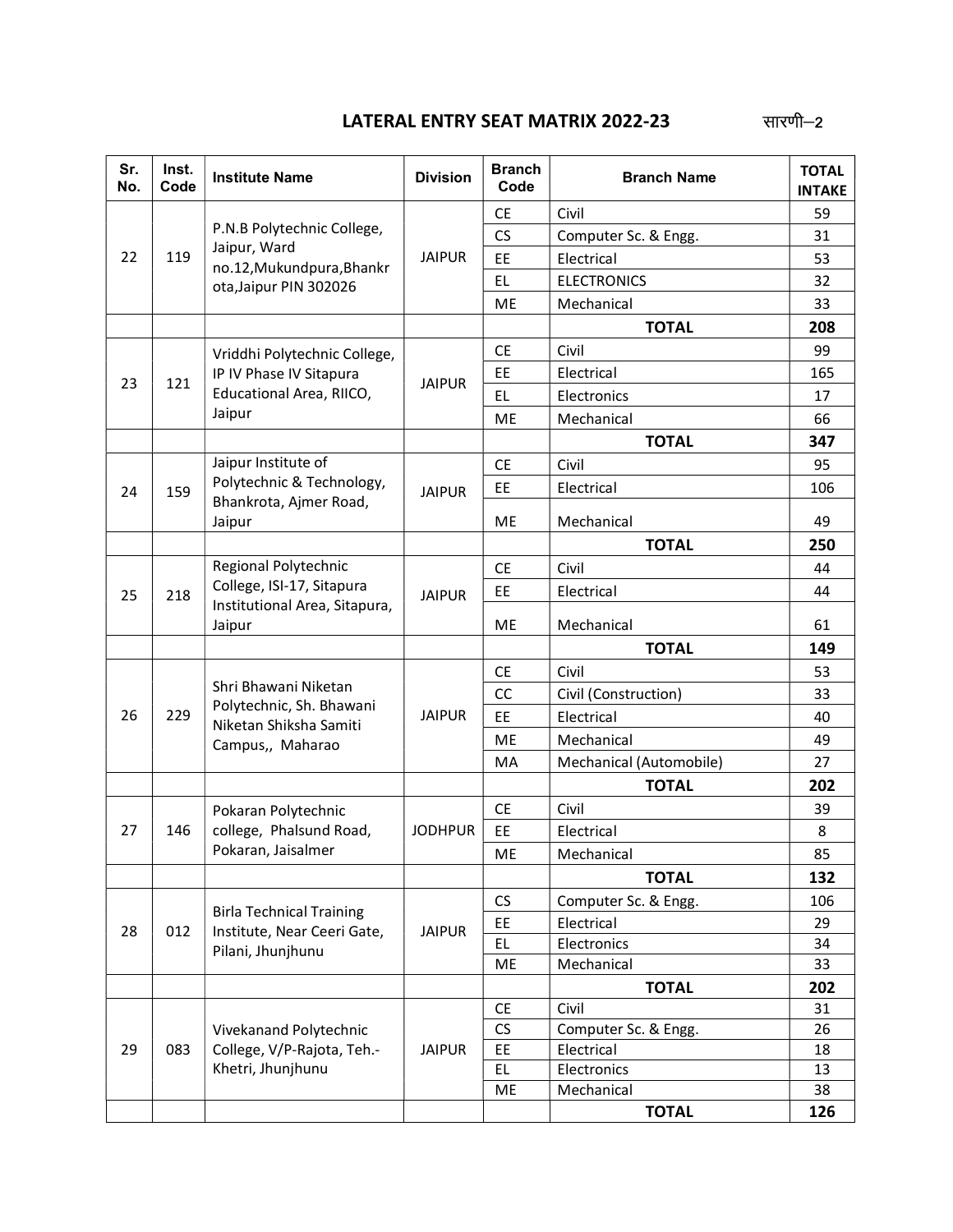| Sr.<br>No. | Inst.<br>Code | <b>Institute Name</b>                                      | <b>Division</b> | <b>Branch</b><br>Code | <b>Branch Name</b>      | <b>TOTAL</b><br><b>INTAKE</b> |
|------------|---------------|------------------------------------------------------------|-----------------|-----------------------|-------------------------|-------------------------------|
|            |               |                                                            |                 | AR                    | Architecture            | 66                            |
|            |               | Lal Bahadur Shastri<br>Polytechnic College,                |                 | <b>CE</b>             | Civil                   | 66                            |
| 30         | 084           | Pacheri Bari, Buhana, Dist.-<br>Jhunjhunu                  | <b>JAIPUR</b>   | <b>CS</b>             | Computer Sc. & Engg.    | 66                            |
|            |               |                                                            |                 | EE                    | Electrical              | 19                            |
|            |               |                                                            |                 | EL.                   | Electronics             | 66                            |
|            |               |                                                            |                 |                       | <b>TOTAL</b>            | 283                           |
|            |               |                                                            |                 | <b>CE</b>             | Civil                   | 8                             |
|            |               | Rajasthan Polytechnic                                      |                 | <b>CS</b>             | Computer Sc. & Engg.    | 28                            |
| 31         | 091           | College, Bissau, Dist.-                                    | <b>JAIPUR</b>   | EE                    | Electrical              | 14                            |
|            |               | Jhunjhunu                                                  |                 | EL                    | Electronics             | 32                            |
|            |               |                                                            |                 | ME                    | Mechanical              | $\overline{7}$                |
|            |               |                                                            |                 |                       | <b>TOTAL</b>            | 89                            |
|            |               | New Indian Polytechnic                                     |                 | <b>CE</b>             | Civil                   | 35                            |
| 32<br>109  |               | College, Uthan Nagar,                                      |                 | EE                    | Electrical              | 31                            |
|            |               | Dundlod, Nawal Garh, Dist.-<br>Jhunjhunu                   | <b>JAIPUR</b>   | EL                    | Electronics             | 41                            |
|            |               |                                                            |                 | ME                    | Mechanical              | 17                            |
|            |               |                                                            |                 |                       | <b>TOTAL</b>            | 124                           |
|            |               |                                                            |                 | <b>CE</b>             | Civil                   | 66                            |
|            |               | Yaduvanshi Polytechnic,                                    |                 | EE                    | Electrical              | 66                            |
| 33         | 166           | Sohali, Buhana, Dist.-<br>Jhunjhunu                        | <b>JAIPUR</b>   | EL                    | Electronics             | 66                            |
|            |               |                                                            |                 | <b>ME</b>             | Mechanical              | 66                            |
|            |               |                                                            |                 |                       | <b>TOTAL</b>            | 264                           |
|            |               | Keystone Group of                                          |                 | <b>CE</b>             | Civil                   | 3                             |
| 34         | 226           | Institutions, 169 KM<br>Milestone, Vil.-Pillod             | <b>JAIPUR</b>   |                       |                         |                               |
|            |               | Loharu Chirawa, Jhunjunu                                   |                 | ME                    | Mechanical              | 6                             |
|            |               |                                                            |                 |                       | <b>TOTAL</b>            | 9                             |
|            |               |                                                            |                 | <b>CE</b>             | Civil                   | 14                            |
|            |               | C. R. L. Polytechnic College,<br>Near, Dundlod Rly Phatak, |                 | CC                    | Civil (Construction)    | 13                            |
| 35         | 234           | Sikar Jhunjhunu Road,                                      | <b>JAIPUR</b>   | EE                    | Electrical              | 14                            |
|            |               | Nawalga                                                    |                 | ME                    | Mechanical              | 30                            |
|            |               |                                                            |                 | MA                    | Mechanical (Automobile) | 11                            |
|            |               |                                                            |                 |                       | <b>TOTAL</b>            | 82                            |
|            |               | LBS Polytechnic College,                                   |                 | <b>CE</b>             | Civil                   | 33                            |
| 36         | 148           | NH-112 Jaipur-Jodhpur                                      | <b>JODHPUR</b>  | EE                    | Electrical              | 66                            |
|            |               | National Highway, Jodhpur                                  |                 | MA                    | Mechanical (Automobile) | 33                            |
|            |               |                                                            |                 |                       | <b>TOTAL</b>            | 132                           |
|            |               | SLBS Polytechnic College,                                  |                 | CE                    | Civil                   | 63                            |
| 37         | 149           | NH-112 Jaipur-Jodhpur                                      | <b>JODHPUR</b>  | EE                    | Electrical              | 64                            |
|            |               | National Highway, Jodhpur                                  |                 | ME                    | Mechanical              | 66                            |
|            |               |                                                            |                 |                       | <b>TOTAL</b>            | 193                           |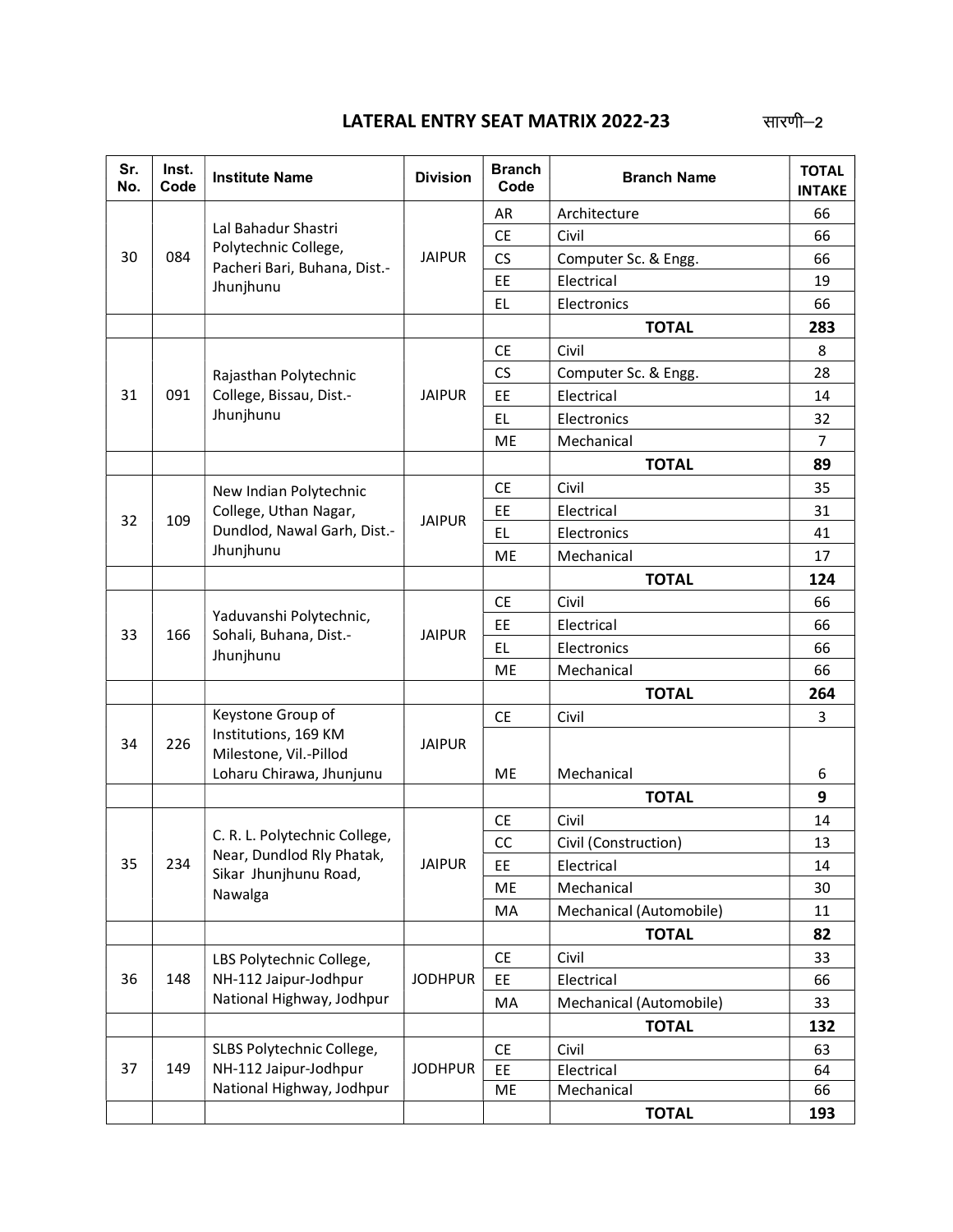| Sr.<br>No. | Inst.<br>Code | <b>Institute Name</b>                                                            | <b>Division</b> | <b>Branch</b><br>Code | <b>Branch Name</b>      | <b>TOTAL</b><br><b>INTAKE</b> |
|------------|---------------|----------------------------------------------------------------------------------|-----------------|-----------------------|-------------------------|-------------------------------|
|            |               | Sorabh College of Engg. &                                                        |                 | <b>CE</b>             | Civil                   | 236                           |
| 38         | 112           | Tech., Hindau Karauli Road,                                                      | <b>BHARATP</b>  | EE                    | Electrical              | 209                           |
|            |               | Kheda, Hindaun City,<br>Karauli                                                  | <b>UR</b>       | <b>ME</b>             | Mechanical              | 59                            |
|            |               |                                                                                  |                 |                       | <b>TOTAL</b>            | 504                           |
|            |               | Misri Devi Memorial                                                              |                 | <b>CE</b>             | Civil                   | 22                            |
| 39         | 188           | Polytechnic College,                                                             | <b>BHARATP</b>  | EE                    | Electrical              | 36                            |
|            |               | Mehandipur Balaji,<br>Todabhim, Karauli                                          | UR              | <b>ME</b>             | Mechanical              | 64                            |
|            |               |                                                                                  |                 |                       | <b>TOTAL</b>            | 122                           |
|            |               |                                                                                  |                 | <b>CE</b>             | Civil                   | 50                            |
|            |               | Sri Triputi Balaji Polytechnic                                                   |                 | <b>CS</b>             | Computer Sc. & Engg.    | 23                            |
| 093<br>40  |               | College, Modi Kunj Near<br>Morak Rly. Station Dhaba<br>Deh Ro                    | <b>KOTA</b>     | EE                    | Electrical              | 101                           |
|            |               |                                                                                  |                 | EL.                   | Electronics             | 33                            |
|            |               |                                                                                  |                 | <b>ME</b>             | Mechanical              | 25                            |
|            |               |                                                                                  |                 |                       | <b>TOTAL</b>            | 232                           |
|            |               |                                                                                  |                 | <b>CH</b>             | Chemical                | 57                            |
| 41         | 099           | Yogiraj Institute of<br>Technology, Naya Nohra,                                  | <b>KOTA</b>     | <b>CE</b>             | Civil                   | 30                            |
|            |               | Devli Arab Road, Kota                                                            |                 | EE                    | Electrical              | 64                            |
|            |               |                                                                                  |                 | <b>ME</b>             | Mechanical              | 62                            |
|            |               |                                                                                  |                 |                       | <b>TOTAL</b>            | 213                           |
|            |               | Kota Polytechnic College,<br>SP-1, RIICO Industrial Area,<br>Jhalawar Road, Kota |                 | <b>CE</b>             | Civil                   | 81                            |
| 42         | 191           |                                                                                  | <b>KOTA</b>     | EE                    | Electrical              | 107                           |
|            |               |                                                                                  |                 | <b>ME</b>             | Mechanical              | 56                            |
|            |               |                                                                                  |                 |                       | <b>TOTAL</b>            | 244                           |
|            |               | Aryan Polytechnic college,                                                       |                 | <b>CE</b>             | Civil                   | 129                           |
| 43         | 219           | Opp. Ennanuel Hostel,                                                            | <b>KOTA</b>     | EE                    | Electrical              | 125                           |
|            |               | Khaithun Road, Raipura,<br>Kota                                                  |                 | ME                    | Mechanical              | 58                            |
|            |               |                                                                                  |                 |                       | <b>TOTAL</b>            | 312                           |
|            |               | Shri Krishna Polytechnic<br>College, Behind Semcore                              |                 | <b>CE</b>             | Civil                   | 29                            |
| 44         | 228           | Factory, Baran Road, Naya                                                        | <b>KOTA</b>     | EE                    | Electrical              | 63                            |
|            |               | Nohra, Kota                                                                      |                 | ME                    | Mechanical              | 65                            |
|            |               |                                                                                  |                 |                       | <b>TOTAL</b>            | 157                           |
|            |               |                                                                                  |                 | <b>CE</b>             | Civil                   | 11                            |
|            |               | Bhawani Institute of<br><b>Technical Education,</b>                              |                 | EE                    | Electrical              | 29                            |
| 45         | 186           | Manglana Road, Dildhani,                                                         | <b>AJMER</b>    | EL.                   | Electronics             | 33                            |
|            |               | Makrana, Nagaur                                                                  |                 | ME                    | Mechanical              | 35                            |
|            |               |                                                                                  |                 | MA                    | Mechanical (Automobile) | 33                            |
|            |               |                                                                                  |                 |                       | <b>TOTAL</b>            | 141                           |
|            |               |                                                                                  |                 |                       |                         |                               |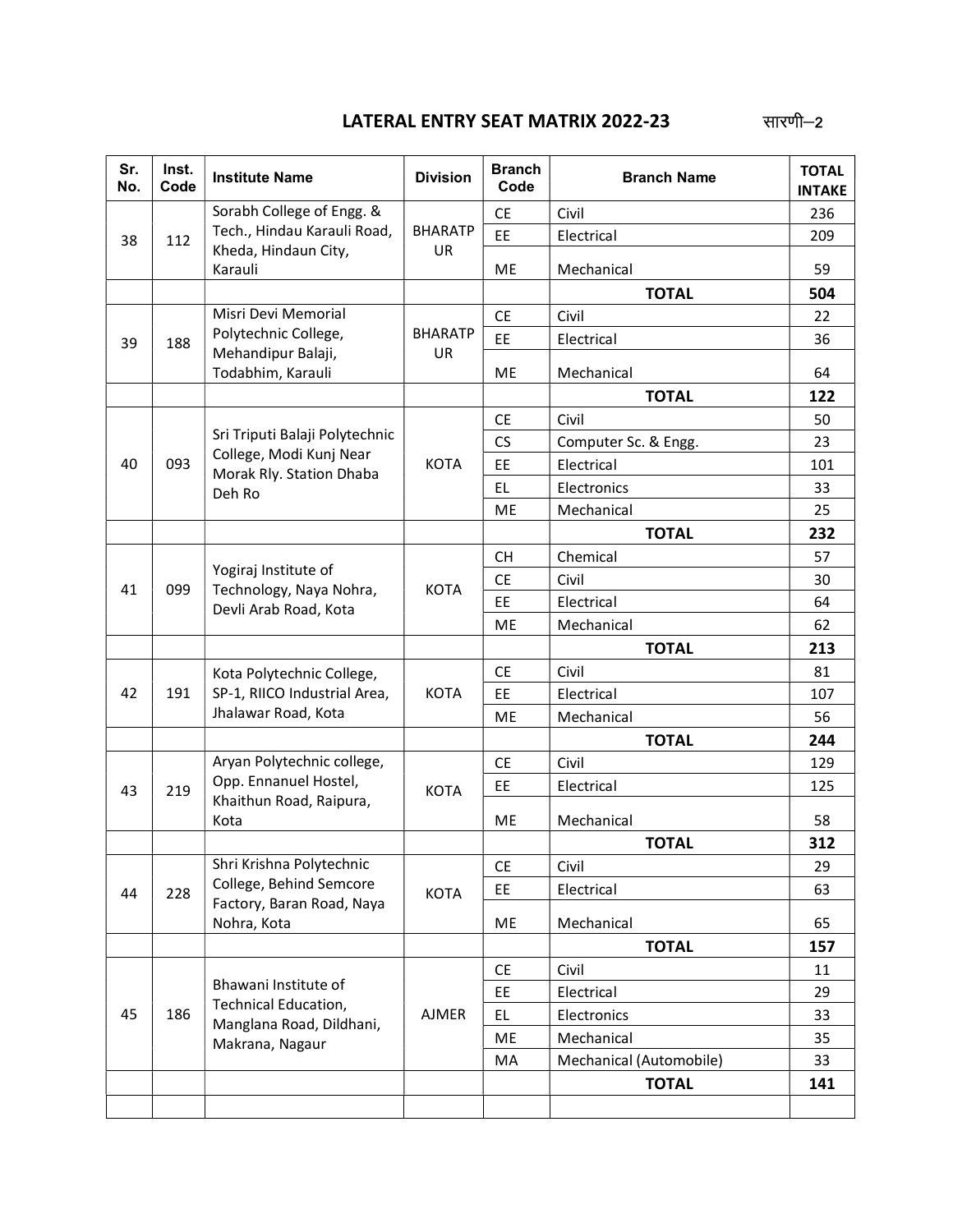| Sr.<br>No. | Inst.<br>Code | <b>Institute Name</b>                                                      | <b>Division</b> | <b>Branch</b><br>Code | <b>Branch Name</b>         | <b>TOTAL</b><br><b>INTAKE</b> |
|------------|---------------|----------------------------------------------------------------------------|-----------------|-----------------------|----------------------------|-------------------------------|
|            |               | Krishna Institute of                                                       |                 | <b>CE</b>             | Civil                      | 58                            |
| 46         | 151           | Technology & Engg.,                                                        | <b>JODHPUR</b>  | EE                    | Electrical                 | 59                            |
|            |               | Chimanpura, Pali                                                           |                 | <b>ME</b>             | Mechanical                 | 57                            |
|            |               |                                                                            |                 |                       | <b>TOTAL</b>               | 174                           |
|            |               |                                                                            |                 | <b>CE</b>             | Civil                      | 66                            |
| 47         | 077           | Regional Institute of<br>Polytechnic Studies, Vil-<br>Dhamotar, Pratapgarh | <b>UDAIPUR</b>  | EE                    | Electrical                 | 66                            |
|            |               |                                                                            |                 | EL.                   | Electronics                | 33                            |
|            |               |                                                                            |                 | ME                    | Mechanical                 | 66                            |
|            |               |                                                                            |                 |                       | <b>TOTAL</b>               | 231                           |
|            |               | Marudhara Polytechnic                                                      |                 | <b>CE</b>             | Civil                      | 18                            |
| 48         | 073           | College, Mukandgarh Road,<br>Basni, Laxmangarh, Distt-                     | <b>JAIPUR</b>   |                       |                            |                               |
|            |               | Sikar                                                                      |                 | EE                    | Electrical                 | 18                            |
|            |               |                                                                            |                 |                       | <b>TOTAL</b>               | 36                            |
| 49         |               |                                                                            |                 | <b>CE</b>             | Civil                      | 59                            |
|            |               | Prince Polytechnic College,<br>Palwas Road, Sikar                          |                 | EE                    | Electrical                 | 59                            |
|            | 074           |                                                                            | <b>JAIPUR</b>   | EL                    | Electronics                | 59                            |
|            |               |                                                                            |                 | <b>ME</b>             | Mechanical                 | 59                            |
|            |               |                                                                            |                 | MA                    | Mechanical (Automobile)    | 59                            |
|            |               |                                                                            |                 |                       | <b>TOTAL</b>               | 295                           |
|            |               | Shekhawati Polytechnic<br>College, Jaipur Road, Sikar                      |                 | <b>AR</b>             | Architecture               | 57                            |
|            |               |                                                                            | <b>JAIPUR</b>   | <b>CE</b>             | Civil                      | 72                            |
|            |               |                                                                            |                 | <b>CS</b>             | Computer Sc. & Engg.       | 45                            |
| 50         | 086           |                                                                            |                 | EE                    | Electrical                 | 39                            |
|            |               |                                                                            |                 | EL.                   | Electronics                | 6                             |
|            |               |                                                                            |                 | <b>FD</b>             | <b>Fashion Designing</b>   | 66                            |
|            |               |                                                                            |                 | <b>HMCTS</b>          | Hotel Management & Caterin | 62                            |
|            |               |                                                                            |                 | <b>ME</b>             | Mechanical                 | 39                            |
|            |               |                                                                            |                 |                       | <b>TOTAL</b>               | 386                           |
|            |               |                                                                            |                 | <b>CE</b>             | Civil                      | 103                           |
| 51         | 111           | B.R. Polytechnic College,                                                  | <b>JAIPUR</b>   | EE                    | Electrical                 | 132                           |
|            |               | Reengus, Sikar                                                             |                 | EL.                   | Electronics                | 59                            |
|            |               |                                                                            |                 | ME                    | Mechanical                 | 49                            |
|            |               |                                                                            |                 |                       | <b>TOTAL</b>               | 343                           |
|            |               | Swami Keshwanand                                                           |                 | <b>CE</b>             | Civil                      | 13                            |
|            |               | Institute of Technical                                                     |                 | <b>CS</b>             | Computer Sc. & Engg.       | 14                            |
| 52         | 128           | Education, NH-11,                                                          | <b>JAIPUR</b>   | EE                    | Electrical                 | $\overline{7}$                |
|            |               | Bhadhadar, Dist.-Sikar                                                     |                 | EL.                   | Electronics                | 27                            |
|            |               |                                                                            |                 | ME                    | Mechanical                 | 27                            |
|            |               |                                                                            |                 |                       | <b>TOTAL</b>               | 88                            |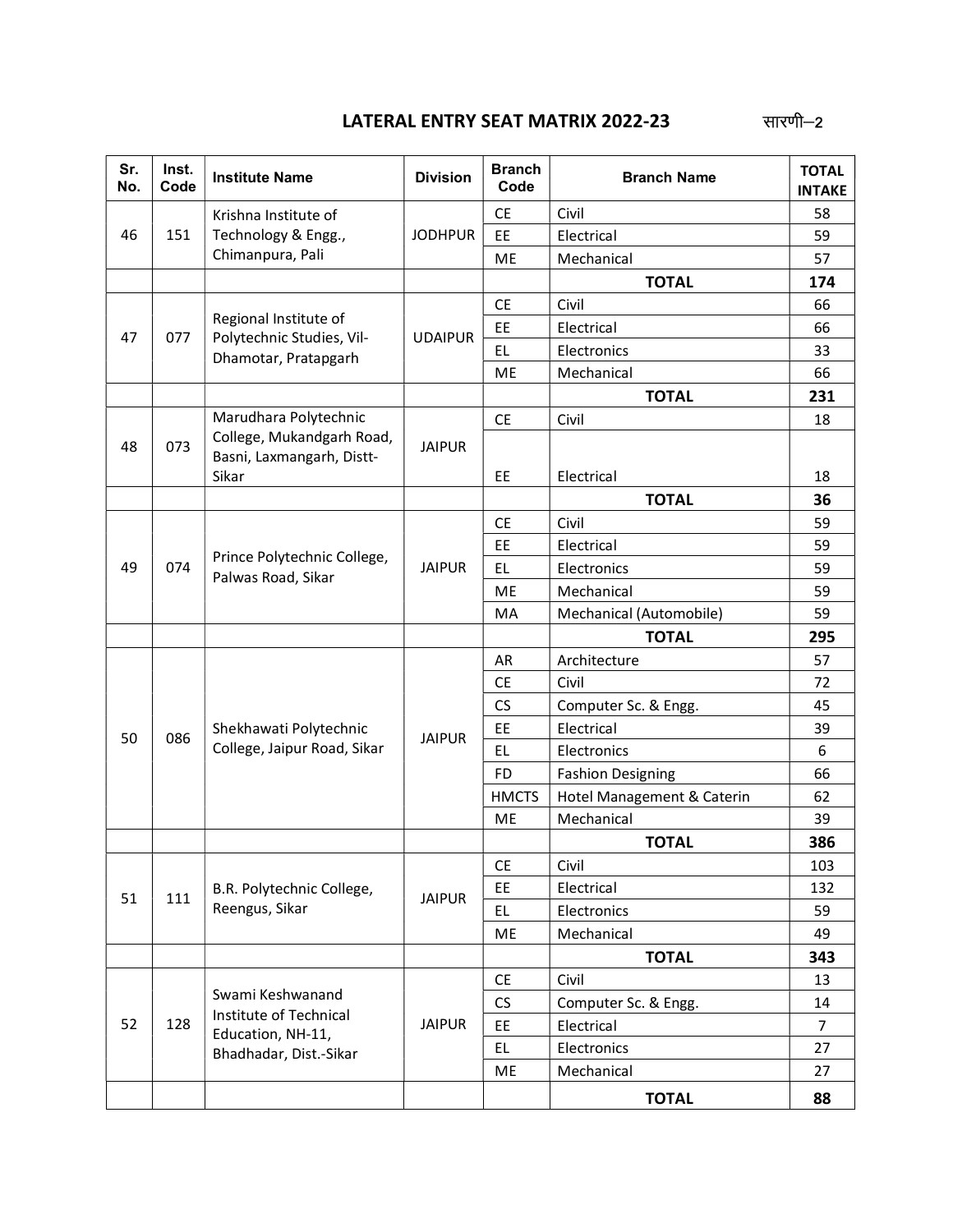| Sr.<br>No. | Inst.<br>Code | <b>Institute Name</b>                                                                                                    | <b>Division</b> | <b>Branch</b><br>Code  | <b>Branch Name</b>            | <b>TOTAL</b><br><b>INTAKE</b> |
|------------|---------------|--------------------------------------------------------------------------------------------------------------------------|-----------------|------------------------|-------------------------------|-------------------------------|
| 53         |               |                                                                                                                          |                 | <b>CE</b>              | Civil                         | 30                            |
|            |               | SBS Polytechnic College,                                                                                                 |                 | CS                     | Computer Sc. & Engg.          | 45                            |
|            | 152           | Near KV NH-11, Sabalpura,                                                                                                | <b>JAIPUR</b>   | EE                     | Electrical                    | 9                             |
|            |               | Sikar                                                                                                                    |                 | EL                     | Electronics                   | 55                            |
|            |               |                                                                                                                          |                 | ME                     | Mechanical                    | 29                            |
|            |               |                                                                                                                          |                 |                        | <b>TOTAL</b>                  | 168                           |
|            |               |                                                                                                                          |                 | <b>CE</b>              | Civil                         | 76                            |
|            | 157           | Govindam Polytechnic<br>College, Near By pass<br>Circle, Palwas Road (Navi),                                             | <b>JAIPUR</b>   | CS                     | Computer Sc. & Engg.          | 13                            |
| 54         |               |                                                                                                                          |                 | EE                     | Electrical                    | 100                           |
|            |               |                                                                                                                          |                 | EL                     | Electronics                   | 46                            |
|            |               | Sikar                                                                                                                    |                 | ME                     | Mechanical                    | 36                            |
|            |               |                                                                                                                          |                 |                        | <b>TOTAL</b>                  | 271                           |
|            |               | Aburoad Polytechnic<br>College, Aburoad, Palanpur<br>Highway, RIICO Colony,<br>Aburoad, Sirohi                           |                 | <b>CE</b><br>Civil     |                               | 26                            |
|            |               |                                                                                                                          |                 | EE                     | Electrical                    | 32                            |
| 55         | 106           |                                                                                                                          | <b>JODHPUR</b>  |                        |                               |                               |
|            |               |                                                                                                                          |                 | <b>ME</b>              | Mechanical                    | 27                            |
|            |               |                                                                                                                          |                 |                        | <b>TOTAL</b>                  | 85                            |
|            |               | Vashisth Polytechnic<br>College, Vill-Tillawali, Gram<br>Panchyat Rajpura, Piperan,<br>NH-62, Bikaner Road,<br>Suratgarh |                 | <b>CE</b>              | Civil                         | 64                            |
|            | 143           |                                                                                                                          |                 | EE                     | Electrical                    | 131                           |
| 56         |               |                                                                                                                          | <b>BIKANER</b>  | <b>EL</b>              | Electronics                   | 66                            |
|            |               |                                                                                                                          |                 | ME                     | Mechanical                    | 66                            |
|            |               |                                                                                                                          |                 |                        | <b>TOTAL</b>                  | 327                           |
|            | 057           | Aryan Mukul Polytechnic<br>College, CISF Link Road,<br>Patel Nagar, Devli, Tonk                                          | <b>AJMER</b>    | <b>CE</b>              | Civil                         | 65                            |
|            |               |                                                                                                                          |                 | EE                     | Electrical                    | 65                            |
| 57         |               |                                                                                                                          |                 | <b>EL</b>              | Electronics                   | 33                            |
|            |               |                                                                                                                          |                 | ME                     | Mechanical                    | 33                            |
|            |               |                                                                                                                          |                 |                        | <b>TOTAL</b>                  | 196                           |
|            | 205           | JITS Polytechnc, NH-12,<br>Medicity, Post Box. 20,<br>Deoli, Tonk                                                        | <b>AJMER</b>    | <b>CE</b>              | Civil                         | 66                            |
| 58         |               |                                                                                                                          |                 | EE                     | Electrical                    | 132                           |
|            |               |                                                                                                                          |                 | <b>ME</b>              | Mechanical                    | 66                            |
|            |               |                                                                                                                          |                 |                        | <b>TOTAL</b>                  | 264                           |
|            | 018           | Vidya Bhawan Polytechnic,<br>Udaipur                                                                                     | <b>UDAIPUR</b>  | CE                     | Civil                         | 10                            |
|            |               |                                                                                                                          |                 | CS                     | Computer Sc. & Engg.          | 8                             |
| 59         |               |                                                                                                                          |                 | EE                     | Electrical                    | 16                            |
|            |               |                                                                                                                          |                 | EL                     | Electronics                   | 30                            |
|            |               |                                                                                                                          |                 | $\mathsf{I}\mathsf{T}$ | <b>Information Technology</b> | 26                            |
|            |               |                                                                                                                          |                 |                        | <b>TOTAL</b>                  | 90                            |
|            | 178           | Balaji Polytechnic College,<br>Air Port Road, Pratap<br>Nagar, Near Transport<br>Nagar, Udaipur                          |                 | <b>CE</b>              | Civil                         | 19                            |
|            |               |                                                                                                                          | <b>UDAIPUR</b>  | EE                     | Electrical                    | 45                            |
| 60         |               |                                                                                                                          |                 | EL.                    | Electronics                   | 32                            |
|            |               |                                                                                                                          |                 | ME                     | Mechanical                    | 47                            |
|            |               |                                                                                                                          |                 | MA                     | Mechanical (Automobile)       | 33                            |
|            |               |                                                                                                                          |                 |                        | <b>TOTAL</b>                  | 176                           |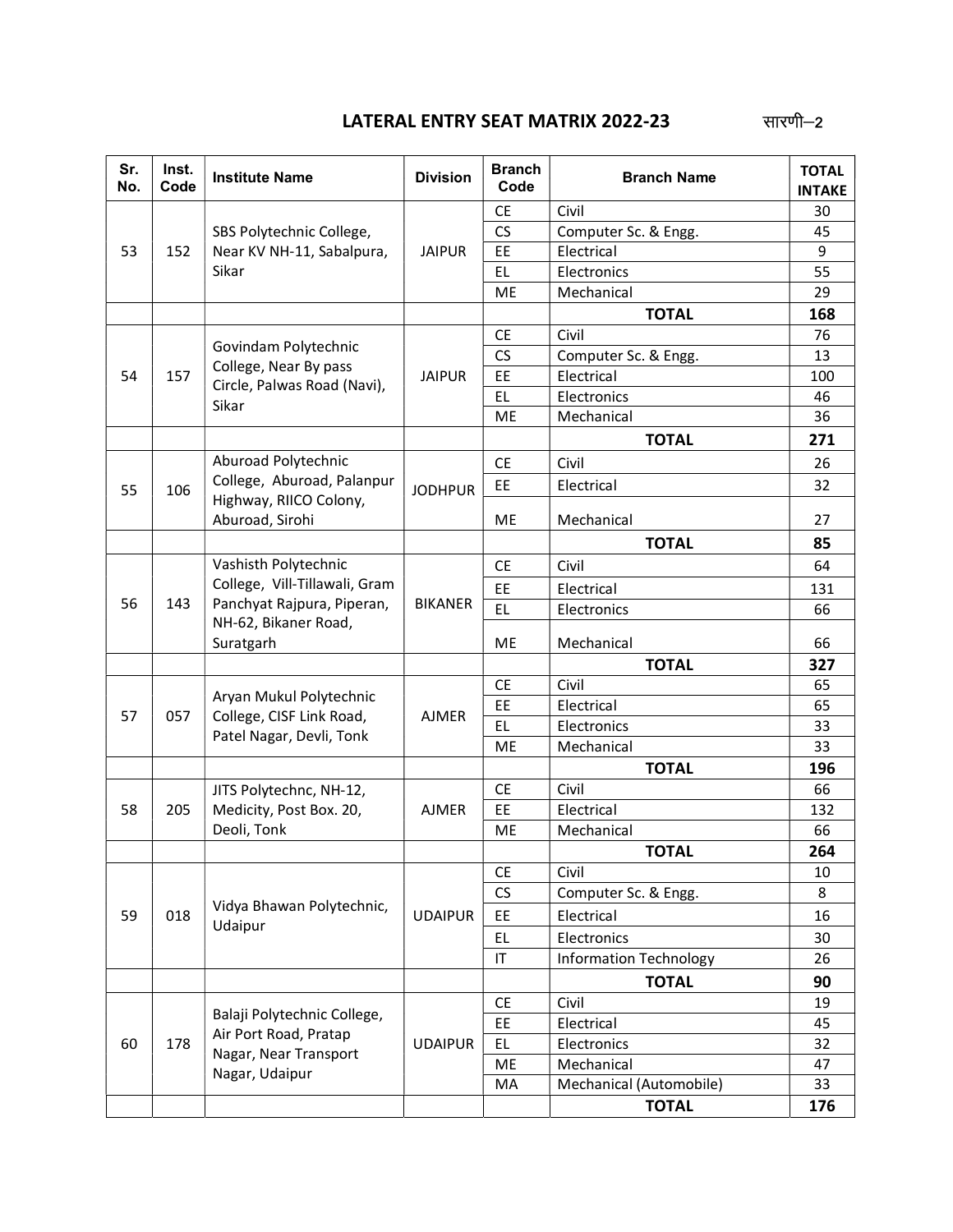| Sr.<br>No.             | Inst.<br>Code | <b>Institute Name</b>                                                                         | <b>Division</b>      | <b>Branch</b><br>Code | <b>Branch Name</b>   | <b>TOTAL</b><br><b>INTAKE</b> |  |  |
|------------------------|---------------|-----------------------------------------------------------------------------------------------|----------------------|-----------------------|----------------------|-------------------------------|--|--|
| 61                     | 214           | SS Polytechnic College,<br>Jamar Kotda Road, Umarda,<br>Udaipur                               |                      | <b>CE</b>             | Civil                | 6                             |  |  |
|                        |               |                                                                                               | <b>UDAIPUR</b>       | <b>CES</b>            | Civil(SFS(II Shift)) | 55                            |  |  |
|                        |               |                                                                                               |                      | EE                    | Electrical           | 63                            |  |  |
|                        |               |                                                                                               |                      | <b>ME</b>             | Mechanical           | 6                             |  |  |
|                        |               |                                                                                               |                      |                       | <b>TOTAL</b>         | 130                           |  |  |
| 62                     | 239           | Buddha Group of<br>Insitutions, Sethji<br>kundal, NH-8, Balicha,<br>Udaipur, Rajasthan-313001 | <b>UDAIPUR</b>       | AR                    | Architecture         | 44                            |  |  |
|                        |               |                                                                                               |                      |                       | <b>TOTAL</b>         | 44                            |  |  |
| SUB-TOTAL-(C)<br>13296 |               |                                                                                               |                      |                       |                      |                               |  |  |
|                        |               | PPP WOMEN POLYTECHNIC COLLEGE (02)                                                            |                      |                       |                      |                               |  |  |
|                        |               | Shri Jawahar Mahila                                                                           |                      | <b>CE</b><br>Civil    |                      | 66                            |  |  |
| $\mathbf{1}$           | 037           | Polytechnic College, NH-11,<br>Near Bhandarej Mode,                                           | <b>JAIPUR</b>        | CS                    | Computer Sc. & Engg. | 66                            |  |  |
|                        |               | Dausa                                                                                         |                      | EE                    | Electrical           | 66                            |  |  |
|                        |               |                                                                                               |                      |                       | <b>TOTAL</b>         | 198                           |  |  |
|                        |               | Shridevi Women<br>Polytechnic College, Abohar                                                 |                      | <b>AR</b>             | Architecture         | 28                            |  |  |
| $\overline{2}$         | 027           |                                                                                               | <b>BIKANER</b>       | CS                    | Computer Sc. & Engg. | 30                            |  |  |
|                        |               | Road, Hanumangarh Jn.,<br>Hanumangarh                                                         |                      | EL.                   | Electronics          | 17                            |  |  |
|                        |               |                                                                                               |                      |                       | <b>TOTAL</b>         | 75                            |  |  |
| SUB-TOTAL-(D)<br>273   |               |                                                                                               |                      |                       |                      |                               |  |  |
|                        |               | PPP CO-ED POLYTECHNIC COLLEGE (03)                                                            |                      |                       |                      |                               |  |  |
|                        | 102           | Satyam Institute of<br>Technology, Sanwa, NH-8,<br>Udaipur Road, Beawar,<br>Ajmer             | <b>AJMER</b>         | <b>CE</b>             | Civil                | 58                            |  |  |
|                        |               |                                                                                               |                      | CS                    | Computer Sc. & Engg. | 66                            |  |  |
| $\mathbf{1}$           |               |                                                                                               |                      | EE                    | Electrical           | 54                            |  |  |
|                        |               |                                                                                               |                      | EL.                   | Electronics          | 66                            |  |  |
|                        |               |                                                                                               |                      | <b>ME</b>             | Mechanical           | 51                            |  |  |
|                        |               |                                                                                               |                      |                       | <b>TOTAL</b>         | 295                           |  |  |
|                        | 056           | Vikas Polytechnic College,<br>Vill.- Mandhera, Deeg,<br>Bharatpur                             | <b>BHARATP</b><br>UR | <b>CE</b>             | Civil                | 33                            |  |  |
| $\overline{2}$         |               |                                                                                               |                      | EE                    | Electrical           | 33                            |  |  |
|                        |               |                                                                                               |                      | ME                    | Mechanical           | 33                            |  |  |
|                        |               |                                                                                               |                      |                       | <b>TOTAL</b>         | 99                            |  |  |
|                        | 067           | Sugan Institute of<br>Technology & Engineering,<br>Pokran Road, Phalodi,                      | <b>JODHPUR</b>       | <b>CE</b>             | Civil                | 34                            |  |  |
| 3                      |               |                                                                                               |                      | EE.                   | Electrical           | 58                            |  |  |
|                        |               | Jodhpur                                                                                       |                      | ME                    | Mechanical           | 17                            |  |  |
| <b>TOTAL</b>           |               |                                                                                               |                      |                       |                      | 109<br>503                    |  |  |
| SUB-TOTAL-(E)          |               |                                                                                               |                      |                       |                      |                               |  |  |
|                        |               |                                                                                               |                      |                       |                      |                               |  |  |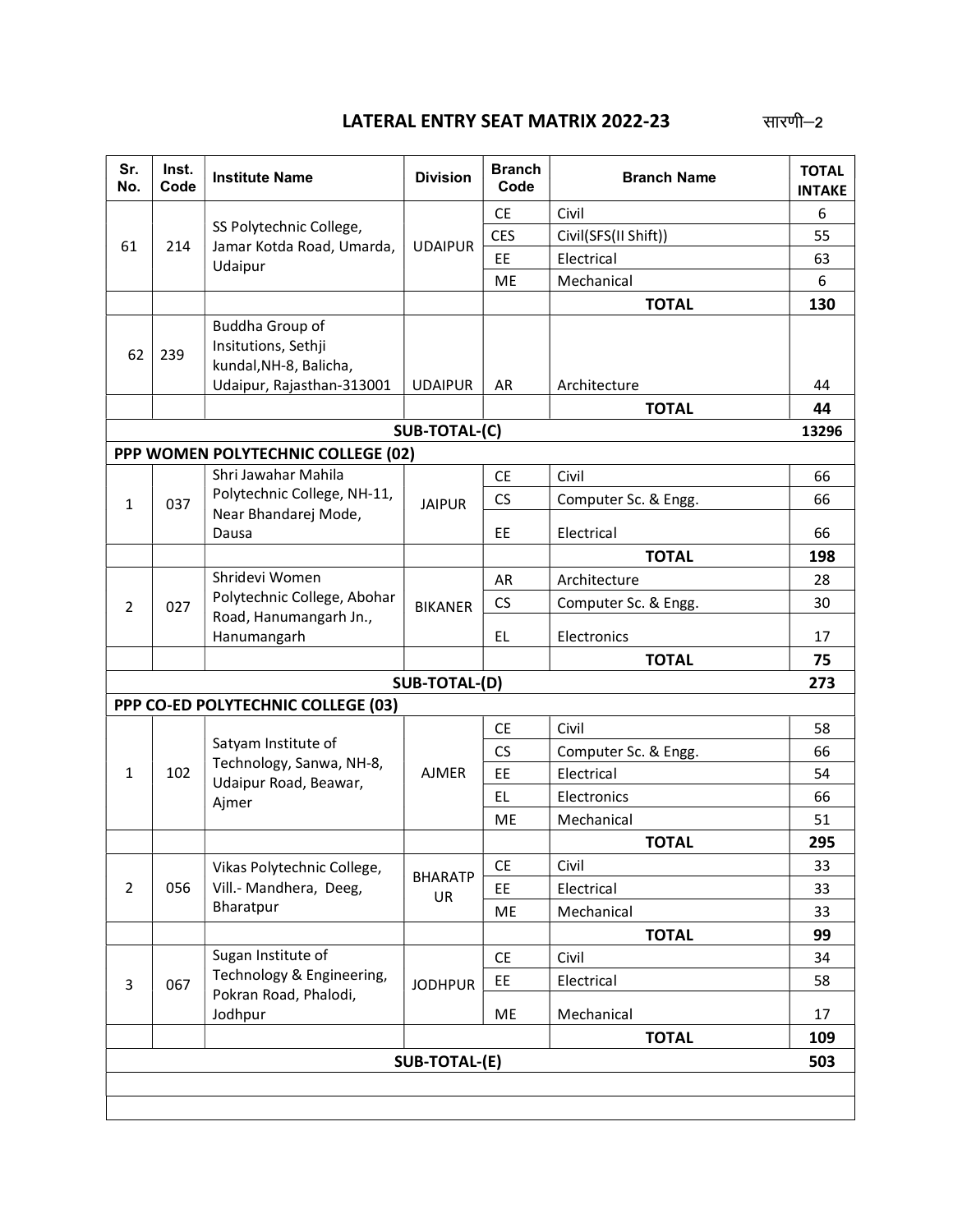| Sr.<br>No.     | Inst.<br>Code | <b>Institute Name</b>                                   | <b>Division</b> | <b>Branch</b><br>Code |            | <b>Branch Name</b> | <b>TOTAL</b><br><b>INTAKE</b> |
|----------------|---------------|---------------------------------------------------------|-----------------|-----------------------|------------|--------------------|-------------------------------|
|                |               | PRIVATE POLYTECHNIC COLLEGE SECOND SHIFT (17)           |                 |                       |            |                    |                               |
| $\mathbf{1}$   |               | Aryabhatta College of                                   |                 | <b>CE</b>             | Civil      |                    | 51                            |
|                | 196           | <b>Engineering and Research</b>                         | AJMER           | EE                    | Electrical |                    | 31                            |
|                |               | Center, Behind Mahila                                   |                 |                       |            |                    |                               |
|                |               | Kalyan Mandal, Ch                                       |                 | <b>ME</b>             | Mechanical |                    | 45                            |
|                |               | Northern Institute of                                   |                 |                       |            | <b>TOTAL</b>       | 127                           |
|                | 215           | <b>Engineering Technical</b>                            | <b>JAIPUR</b>   | EE                    | Electrical |                    | 23                            |
| $\overline{2}$ |               | Campus, Vil.-Baldevbas,                                 |                 |                       |            |                    |                               |
|                |               | Panchayat-Chikani,                                      |                 | ME                    | Mechanical |                    | 21                            |
|                |               |                                                         |                 |                       |            | <b>TOTAL</b>       | 44                            |
|                |               | Laxmi Devi Institute of                                 | <b>JAIPUR</b>   | EE                    | Electrical |                    | 57                            |
| 3              | 230           | Engineering & Technology,                               |                 |                       |            |                    |                               |
|                |               | Alwar-Tijara-Delhi Highway,<br>Chikani, Alwar           |                 | <b>ME</b>             |            |                    |                               |
|                |               |                                                         |                 |                       | Mechanical | <b>TOTAL</b>       | 60<br>117                     |
|                |               | Chandravati Educational                                 | <b>BHARATP</b>  |                       | Civil      |                    |                               |
|                |               | Charitable Trust Group of                               |                 | <b>CE</b>             |            |                    | 118                           |
| 4              | 197           | Institutions, NH-11, Opp.                               | UR              | EE                    | Electrical |                    | 62                            |
|                |               | Ghana Nati                                              |                 | ME                    | Mechanical |                    | 53                            |
|                |               |                                                         |                 |                       |            | <b>TOTAL</b>       | 233                           |
|                | 206           | Manda Instt. Of Tech., NH-                              |                 | <b>CE</b>             | Civil      |                    | 33                            |
| 5              |               | 11, Jaipur Road, Raisar,<br>Bikaner                     | <b>BIKANER</b>  | EE                    | Electrical |                    | 31                            |
|                |               |                                                         |                 | ME                    | Mechanical |                    | 33                            |
|                |               |                                                         |                 |                       |            | <b>TOTAL</b>       | 97                            |
|                | 212<br>Bundi  | Vedant College of<br>Engineering & Technology,          | <b>KOTA</b>     | <b>CE</b>             | Civil      |                    | 44                            |
| 6              |               |                                                         |                 | EE                    | Electrical |                    | 104                           |
|                |               | Vil.-Tulsi, PO-Jakhmund,                                |                 |                       |            |                    |                               |
|                |               |                                                         |                 | ME                    | Mechanical |                    | 58                            |
|                |               |                                                         |                 |                       |            | <b>TOTAL</b>       | 206                           |
| $\overline{7}$ | 213           | Rajasthan Instt. Of Engg. &<br>Tech., Vil-Aachora, Kota | <b>UDAIPUR</b>  | <b>CE</b><br>EE.      | Civil      |                    | 66<br>59                      |
|                |               | Road, Chittorgarh                                       |                 |                       | Electrical |                    |                               |
|                |               |                                                         |                 | ME                    | Mechanical |                    | 65                            |
|                |               | Rajasthan Engineering                                   |                 |                       |            | <b>TOTAL</b>       | 190                           |
| 8              | 203           | College, Somnath Nagar,                                 | <b>JAIPUR</b>   | <b>CE</b>             | Civil      |                    | 58                            |
|                |               | Ganeshpura Road, Dausa                                  |                 | EE.                   | Electrical |                    | 123                           |
|                |               |                                                         |                 |                       |            | <b>TOTAL</b>       | 181                           |
|                | 222           | Shree Digamber Institute of                             | <b>JAIPUR</b>   | <b>CE</b>             | Civil      |                    | 48                            |
| 9              |               | Technology, NH-111,                                     |                 |                       |            |                    |                               |
|                |               | Mitrapura, Bhandarej                                    |                 |                       |            |                    |                               |
|                |               | Mode, Dausa                                             |                 | EE.                   | Electrical |                    | 51                            |
|                |               |                                                         |                 |                       |            | <b>TOTAL</b>       | 99                            |